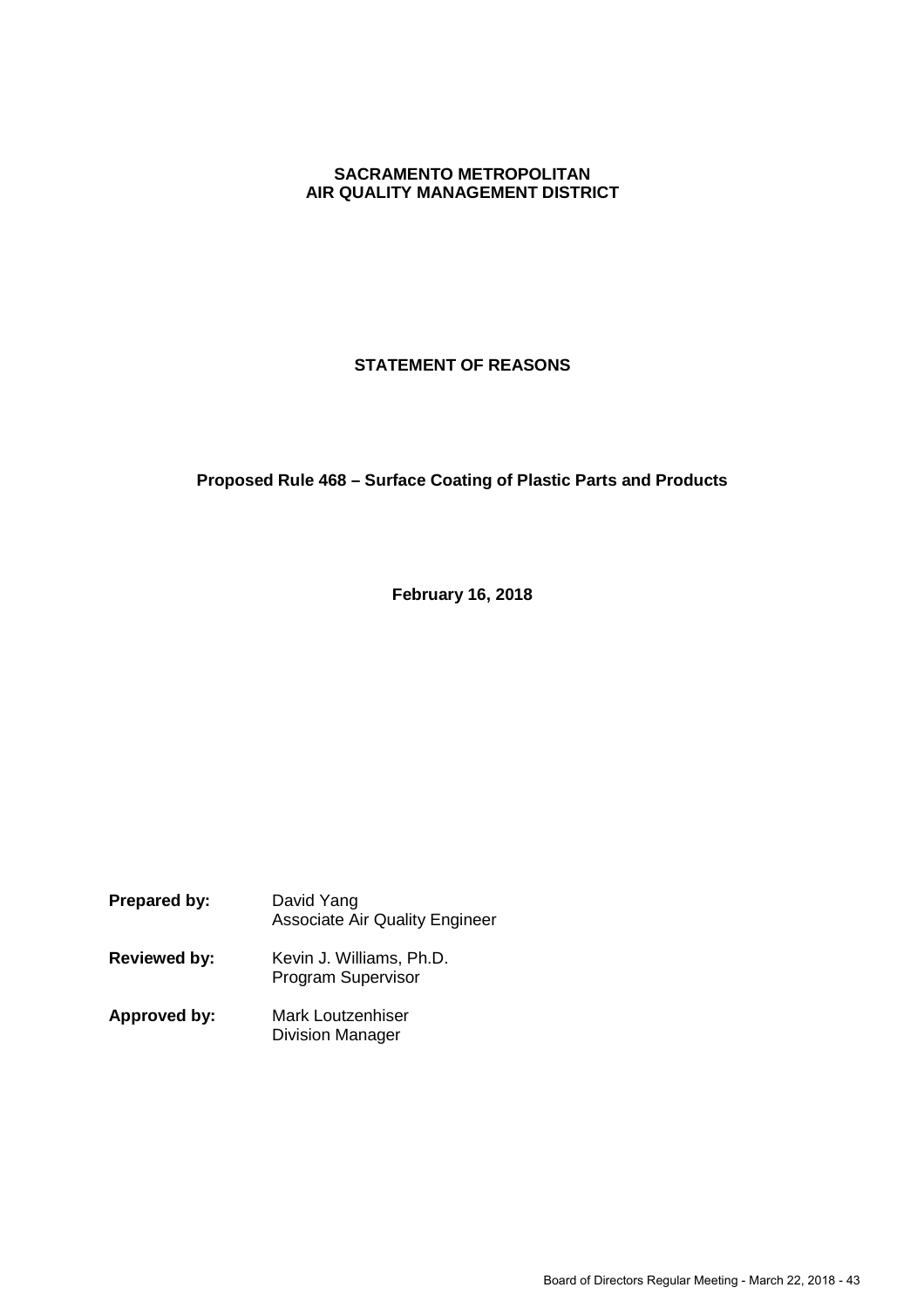# **TABLE OF CONTENTS**

| Control Techniques Guidelines for Miscellaneous Metal and Plastic Parts Coatings  3 |  |
|-------------------------------------------------------------------------------------|--|
|                                                                                     |  |
|                                                                                     |  |
|                                                                                     |  |
|                                                                                     |  |
|                                                                                     |  |
|                                                                                     |  |
|                                                                                     |  |
|                                                                                     |  |
|                                                                                     |  |
|                                                                                     |  |
|                                                                                     |  |
|                                                                                     |  |
|                                                                                     |  |
|                                                                                     |  |
|                                                                                     |  |
|                                                                                     |  |
|                                                                                     |  |
|                                                                                     |  |
|                                                                                     |  |
|                                                                                     |  |
| APPENDIX D - EPA GUIDANCE MEMORANDUM ON EXEMPTION FOR LOW-USE                       |  |
|                                                                                     |  |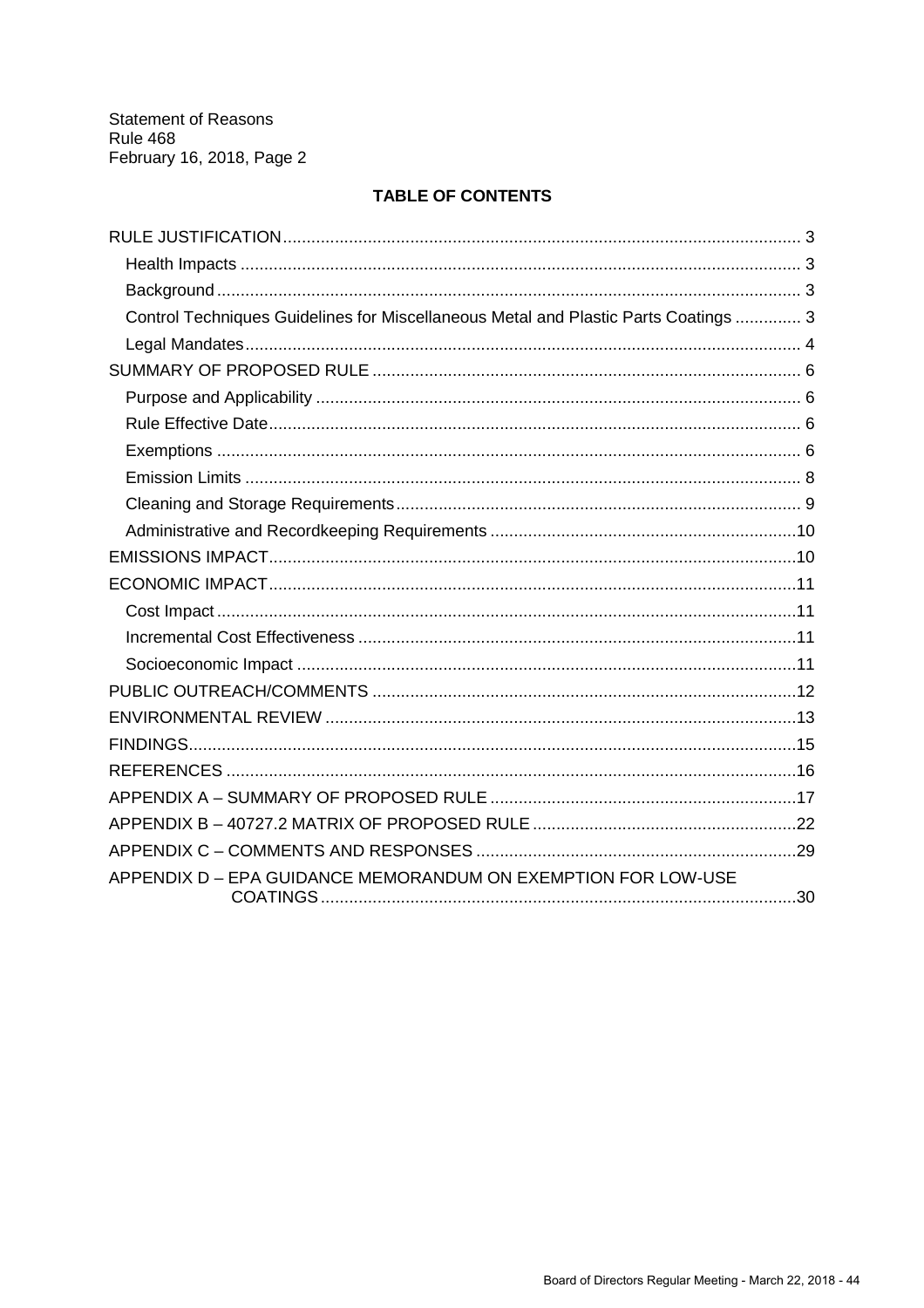# **RULE JUSTIFICATION**

#### **Health Impacts**

Ground level ozone is a secondary pollutant formed from photochemical reactions of nitrogen oxides (NOx) and volatile organic compounds (VOC) in the presence of sunlight. Ozone is a strong irritant that adversely affects human health and damages crops and other environmental resources. As documented by the U.S. Environmental Protection Agency (EPA) in the most recent science assessment for ozone<sup>1</sup>, both short-term and long-term exposure to ozone can irritate and damage the human respiratory system, resulting in:

- reproductive and developmental effects, such as low birth weight from long-term exposure to ozone;
- decreased lung function;
- development and aggravation of asthma;
- increased risk of cardiovascular problems such as heart attacks and strokes;
- central nervous system affects, such as memory and sleep patterns;
- increased hospitalizations and emergency room visits; and
- premature deaths.

# **Background**

The District is currently designated as a nonattainment area for both the state and federal ozone standards. Since VOCs are a precursor to ozone, one of the strategies to control ozone pollution is to reduce VOC emissions from existing stationary sources. The estimated emissions inventory for the surface coating of plastic parts and associated solvent cleaning operations is 3.2 tons per year<sup>2</sup>. This emission category includes the surface coating of miscellaneous plastic parts and products, business machine and transportation plastic parts, and pleasure craft.

# **Control Techniques Guidelines for Miscellaneous Metal and Plastic Parts Coatings**

In 2008, EPA promulgated a Control Techniques Guidelines (CTG) document for Miscellaneous Metal and Plastic Parts Coatings<sup>3</sup>. The CTG contains Reasonably Available Control Technology (RACT) guidelines and recommendations, including VOC content limits, specific exemptions, and recommended work practice procedures, for coatings applied in six different types of operations: miscellaneous metal parts and products, miscellaneous plastic parts and products, transportation plastic parts, business machine plastic parts, pleasure craft, and motor vehicle materials. The CTG applies to any facility with actual VOC emissions of 2.7 tons or more per 12-month rolling period from these coating operations, including related cleaning operations.

Section 182(b)(2) of the federal Clean Air Act (CAA) requires the District to implement RACT for all of the coating operations included in the CTG. Staff's strategy to satisfy the RACT requirement consists of four parts:

<sup>1</sup> U.S. Environmental Protection Agency. *2013 Final Report: Integrated Science Assessment for Ozone and Related Photochemical Oxidants*. Washington DC: February 2013, Table 2-1.

<sup>2</sup> Sacramento Metropolitan Air Quality Management District. *SMAQMD 2015 Area Source Methodology for Plastic Parts & Products Coatings.* Sacramento, CA: December 15, 2016.

<sup>3</sup> U.S. Environmental Protection Agency. *Control Techniques Guidelines for Miscellaneous Metal and Plastic Parts Coatings*, EPA-453/R-08-003. Washington DC: September 2008.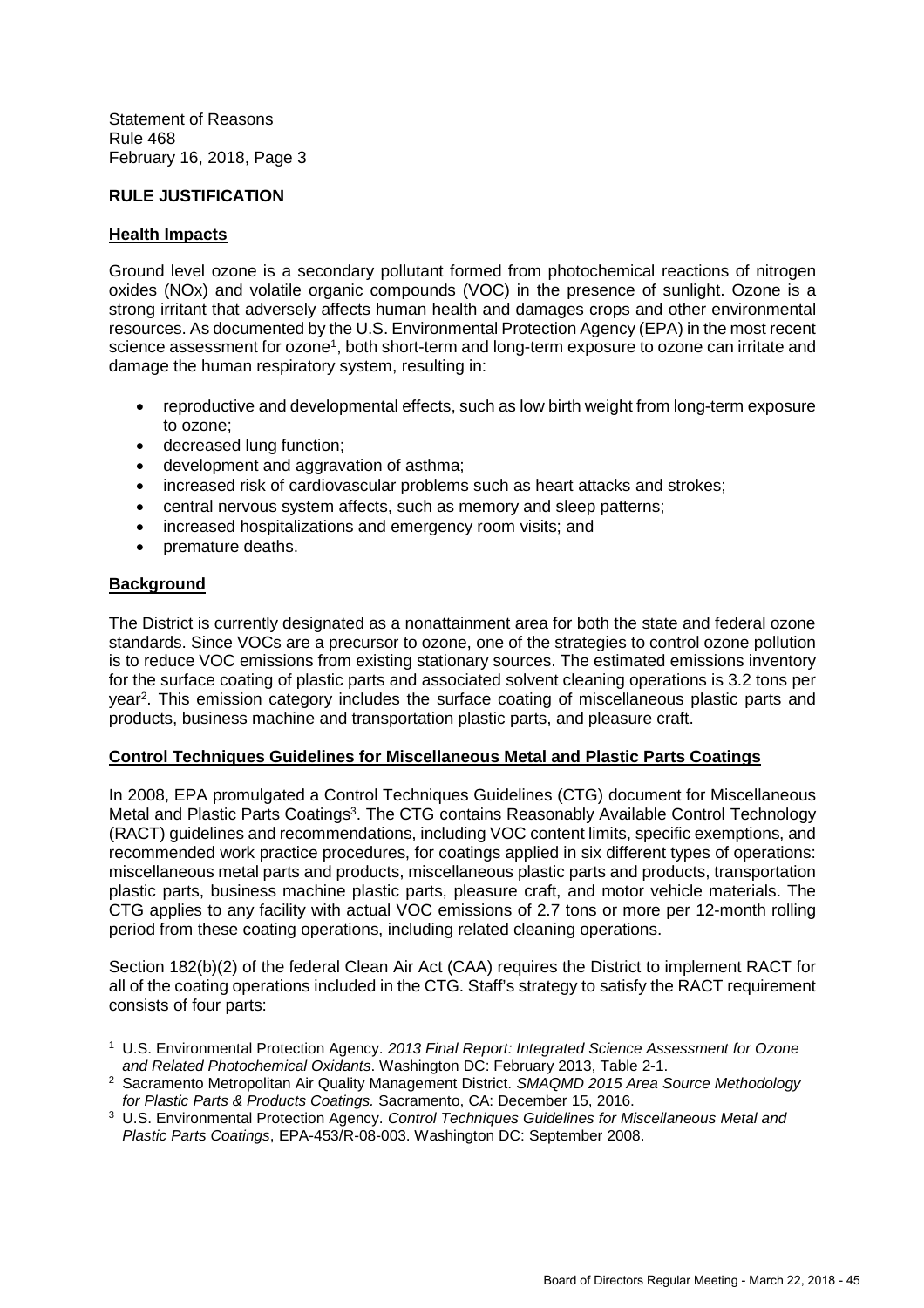- RACT requirements for miscellaneous metal parts and products have been incorporated into Rule 451 – Surface Coating of Miscellaneous Metal Parts and Products. The District adopted these amendments to Rule 451 on October 28, 2010.
- RACT requirements for motor vehicle materials have been incorporated into Rule 459 Automotive, Mobile Equipment, and Associated Parts and Components Coating Operations. The District adopted these amendments to Rule 459 on August 25, 2011.
- Proposed Rule 468 Surface Coating of Plastic Parts and Products will satisfy RACT requirements for the coating of miscellaneous plastic parts and products, transportation plastic parts, and business machine plastic parts. This new rule is the subject of this Statement of Reasons.
- A negative declaration stating the District does not have any pleasure craft surface coating operations with actual VOC emission great enough to be subject to the CTG will be submitted to EPA to satisfy the RACT requirements for pleasure craft coating operations.

# **Legal Mandates**

Federal Mandates: The District is designated as a severe nonattainment area for the 2008 federal 8-hour ozone standard. CAA Section 172(c)(1) specifies that State Implementation Plans (SIPs) for nonattainment areas must include "reasonably available control measures" (RACM), including "reasonably available control technology" (RACT), for sources of emissions. Section 182(b)(2)(A) of the CAA provides that for nonattainment areas classified as "moderate" or worse, states must revise their SIPs to include RACT for sources of VOC emissions for each category of VOC sources covered by a CTG document issued after November 15, 1990, and prior to the area's date of attainment. EPA defines RACT as "the lowest emission limitation that a particular source is capable of meeting by the application of control technology that is reasonably available considering technological and economic feasibility"<sup>4</sup> . Pursuant to CAA Sections 108(b) and (c), EPA publishes information regarding available controls. In developing Control Techniques Guidelines, EPA evaluates, among other things, the sources of VOC emissions and the available control approaches for addressing these emissions, including the costs of such approaches. CTG documents establish the presumptive minimum recommendations for RACT.

On March 23, 2017, the District's Board of Directors approved a plan document, known as a "RACT SIP<sup>5</sup> ," that was subsequently submitted to EPA as a revision to the SIP. The RACT SIP is required to demonstrate that the District's rules implement RACT emission standards as they relate to the 2008 ozone air quality standard. The lack of a District rule implementing RACT standards for the plastic surface coating operations included in the CTG was identified as a RACT deficiency. To remedy this deficiency, the District committed to adopt a rule that meets the RACT requirements for the coating of miscellaneous plastic parts, transportation and business machine plastic parts, and pleasure craft.

A Staff review of sources in the District showed that there are no pleasure craft coating operations with VOC emissions great enough for the CTG to apply. The District will submit a negative declaration to EPA to satisfy the RACT requirement for the pleasure craft portion of the CTG.

<sup>4</sup> 44 FR 53761, September 17, 1979.

<sup>5</sup> Sacramento Metropolitan Air Quality Management District. *Demonstration of Reasonably Available Control Technology for the 2008 Ozone NAAQS (RACT SIP)*. Sacramento, CA: January 23, 2017.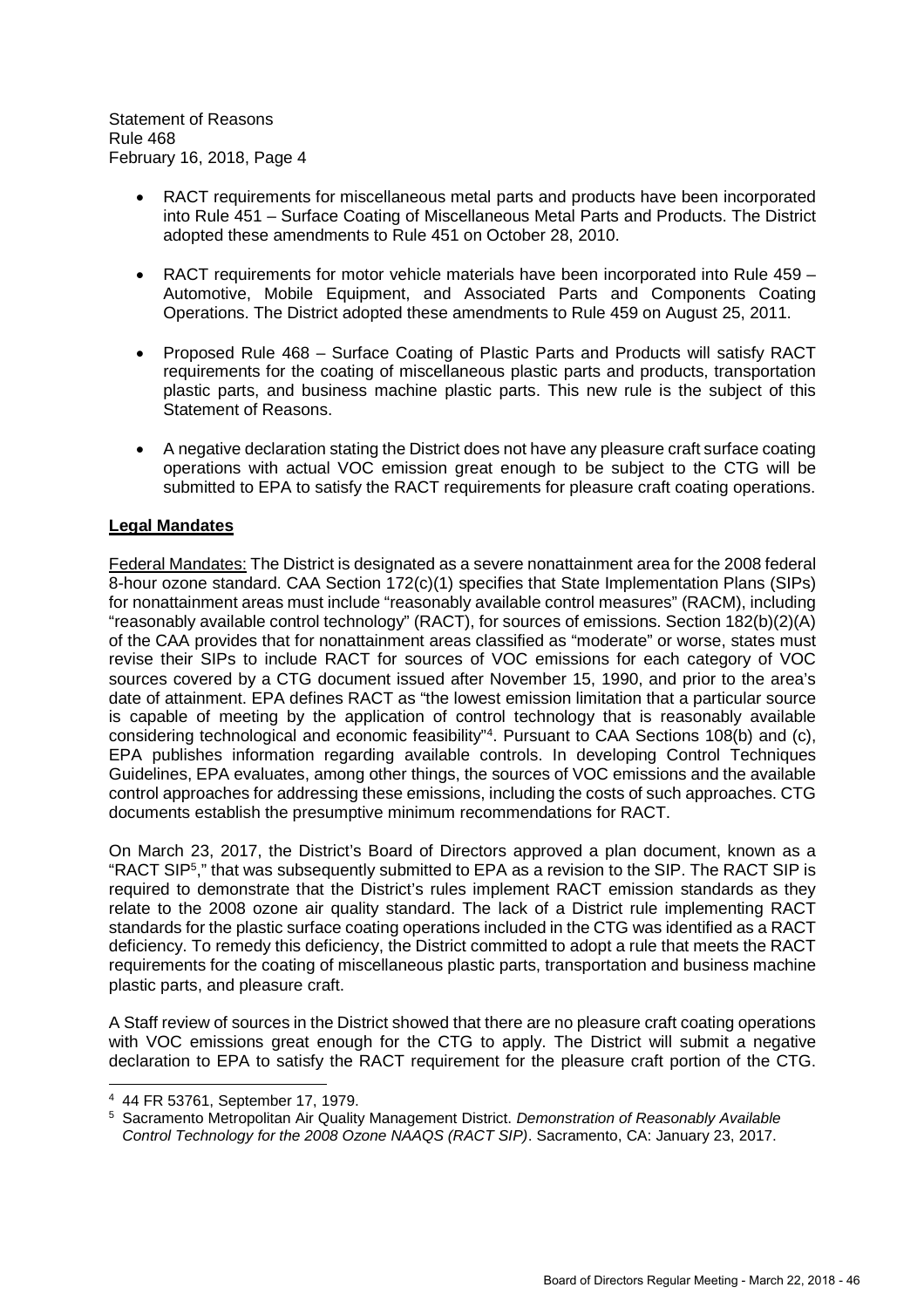Proposed Rule 468 will satisfy the RACT requirements for the other types of plastic coating operations covered by the CTG.

State Mandates: The District is designated "serious" nonattainment for the state ozone standard. The California Clean Air Act requires areas with this designation to adopt certain control measures, including:

- California Health and Safety Code (CHSC) Section 40919 requires districts designated serious nonattainment for ozone to adopt Best Available Retrofit Control Technology (BARCT) for all existing permitted sources. BARCT means an emission limitation that is based on the maximum degree of reduction achievable, taking into account environmental, energy, and economic impacts by each class or category of sources<sup>6</sup>.
- CHSC Section 40914 requires a district to adopt "all feasible measures" if it is unable to achieve at least a 5% annual reduction in district wide emissions.
- Transport Mitigation Emission Control Requirements: Title 17, Section 70600 of the California Code of Regulations requires districts within the areas of origin of transported air pollutants, as identified in Section 70500(c), to include sufficient emission control measures (including all feasible measures and BARCT) in their attainment plans for ozone to mitigate the impact of pollution sources within their jurisdictions on ozone concentrations in downwind areas commensurate with the level of contribution. An upwind district must comply with the transport mitigation planning and implementation requirements set forth in this section regardless of its attainment status, unless the upwind district complies with the requirements of Section 706017.

The purpose of proposed Rule 468 is to satisfy the federal RACT requirements as discussed previously in the Federal Mandates. San Joaquin Valley Unified Air Pollution Control District (SJVUAPCD) has also taken this approach, and has adopted only the RACT VOC limits consistent with the CTG. In 2009, SJVUAPCD amended its Rule 4603 – Surface Coating of Metal Parts and Products to add the CTG-recommended requirements, including the small source exemption thresholds and other exemptions, VOC coating limits, and definitions for the surface coating of plastic parts and products and pleasure craft<sup>8</sup>.

Staff will continue to evaluate BARCT and all feasible measures requirements for each type of plastic coating operation, including the technological and economic feasibility of applying emission standards to small sources (any facility emitting less than 2.7 tons per 12-month rolling period). A total of approximately 1.1 tons of VOC per year are emitted from small sources<sup>9</sup>. Considering the small emission reduction potential from these sources, Staff is proposing only to satisfy the federal RACT requirements.

<sup>6</sup> CHSC Section 40406.

 $7$  The district must prepare a transport mitigation plan that shows the emissions from the source do not contribute to ozone violations in any downwind area, emission reductions from the sources are not needed to attain ozone standard in any downwind area, the district is implementing an alternative emissions reduction strategy, or the most recent transport assessment shows that the transport impact is inconsequential.

<sup>8</sup> Subsequently, SJVUAPCD's rule was renamed to Surface Coating of Metal Parts and Products, Plastic Parts and Products, and Pleasure Crafts.

<sup>9</sup> Sacramento Metropolitan Air Quality Management District. *SMAQMD 2015 Area Source Methodology for Plastic Parts & Products Coatings.* Sacramento, CA: December 15, 2016.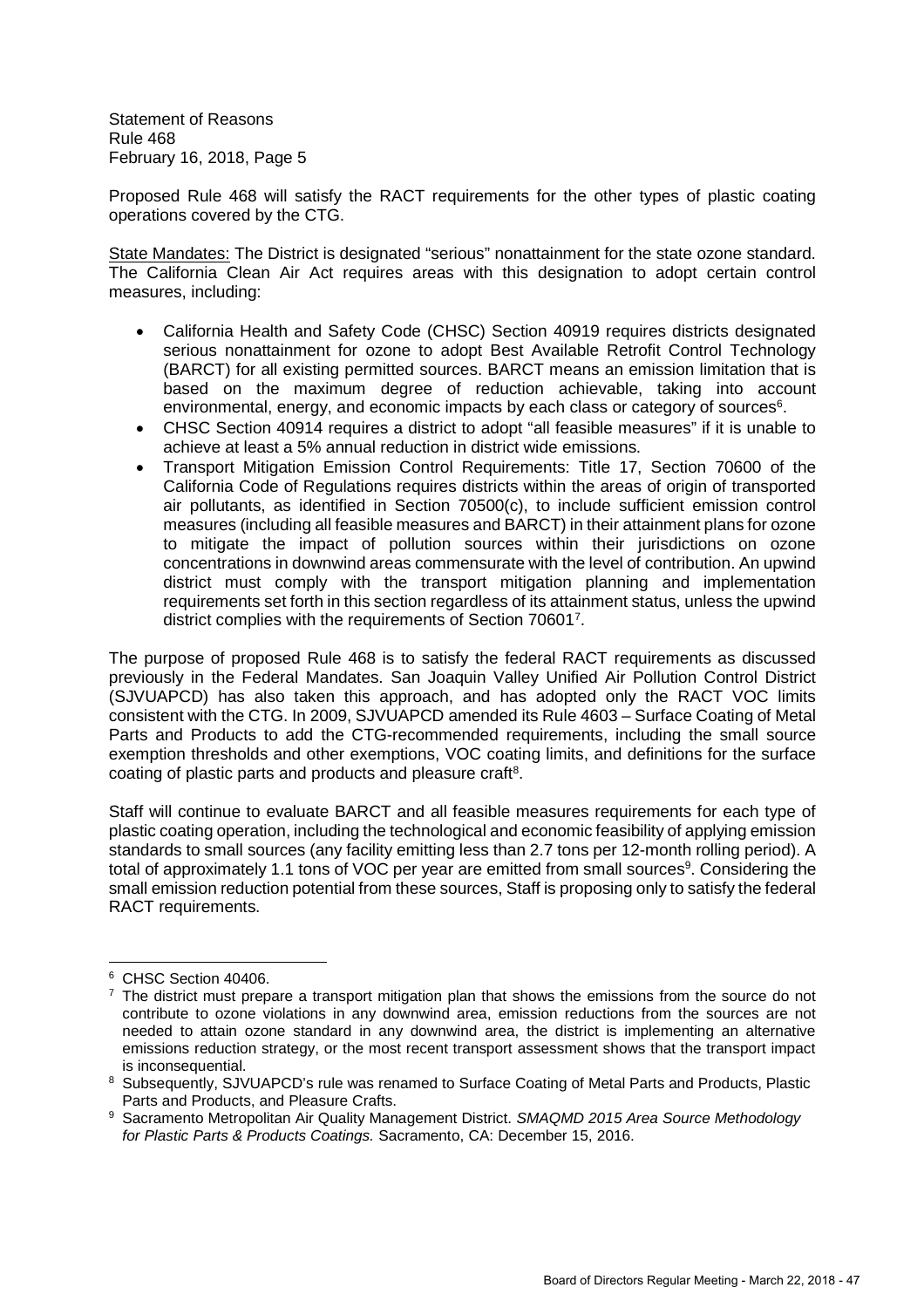# **SUMMARY OF PROPOSED RULE**

Staff is proposing new Rule 468 to reduce emissions of VOC from surface coating of miscellaneous plastic parts and products, business machine plastic parts, and transportation plastic parts. The following summarizes the requirements of proposed Rule 468. For a detailed description of the proposed rule, see Appendix A.

#### **Purpose and Applicability**

The purpose of proposed Rule 468 is to limit emissions of VOC from coatings and associated cleaning materials used in the coating of miscellaneous plastic parts and products, business machine plastic parts, and transportation plastic parts. This rule applies to any person who uses, applies, or solicits the use or application of such coatings or cleaning materials. In addition, specific sections of this rule pertaining to material data sheets and VOC content determination apply to any person who supplies, sells, offers for sale, manufactures, or distributes any coating or cleaning material for miscellaneous plastic parts and products, business machine plastic parts, and transportation plastic parts.

#### **Rule Effective Date**

Staff is proposing that the new rule be effective immediately upon rule adoption.

#### **Exemptions**

The following exemptions are proposed for new Rule 468:

- Exempt coating operations that are subject to other District coating rules. These rules contain requirements that are at least as stringent as the CTG. This exemption is similar to the exemptions in other District rules to avoid duplicate requirements for operations that would otherwise be subject to more than one District rule.
- Exempt small sources from the VOC coatings limits. A small source is a source where the total actual uncontrolled emissions are less than 2.7 tons of VOC per 12-month rolling period from all of the following coatings and associated cleaning activities:
	- ─ Coating operations subject to proposed Rule 468;
	- ─ Coating operations subject to Rule 451 Surface Coating of Miscellaneous Metal Parts and Products;
	- ─ Application of truck bed liner coatings, underbody coatings, and motor vehicle materials (gasket/gasket sealing material, cavity wax, deadener, and lubricating wax/compound) subject to Rule 459 – Automotive, Mobile Equipment, and Associated Parts and Components Coating Operations. Other coatings and associated cleaning activities subject to Rule 459 are not included in this small source exemption; and
	- ─ Pleasure craft surface coating operations.

The small source exemption was constructed to include all of the coatings and materials covered by the CTG, and the emissions threshold is consistent with the CTG. If actual emissions from a stationary source equal or exceed the exemption threshold at any time after the date of rule adoption, the source must comply immediately with the VOC coating limits, and the source will no longer qualify for this exemption in the future.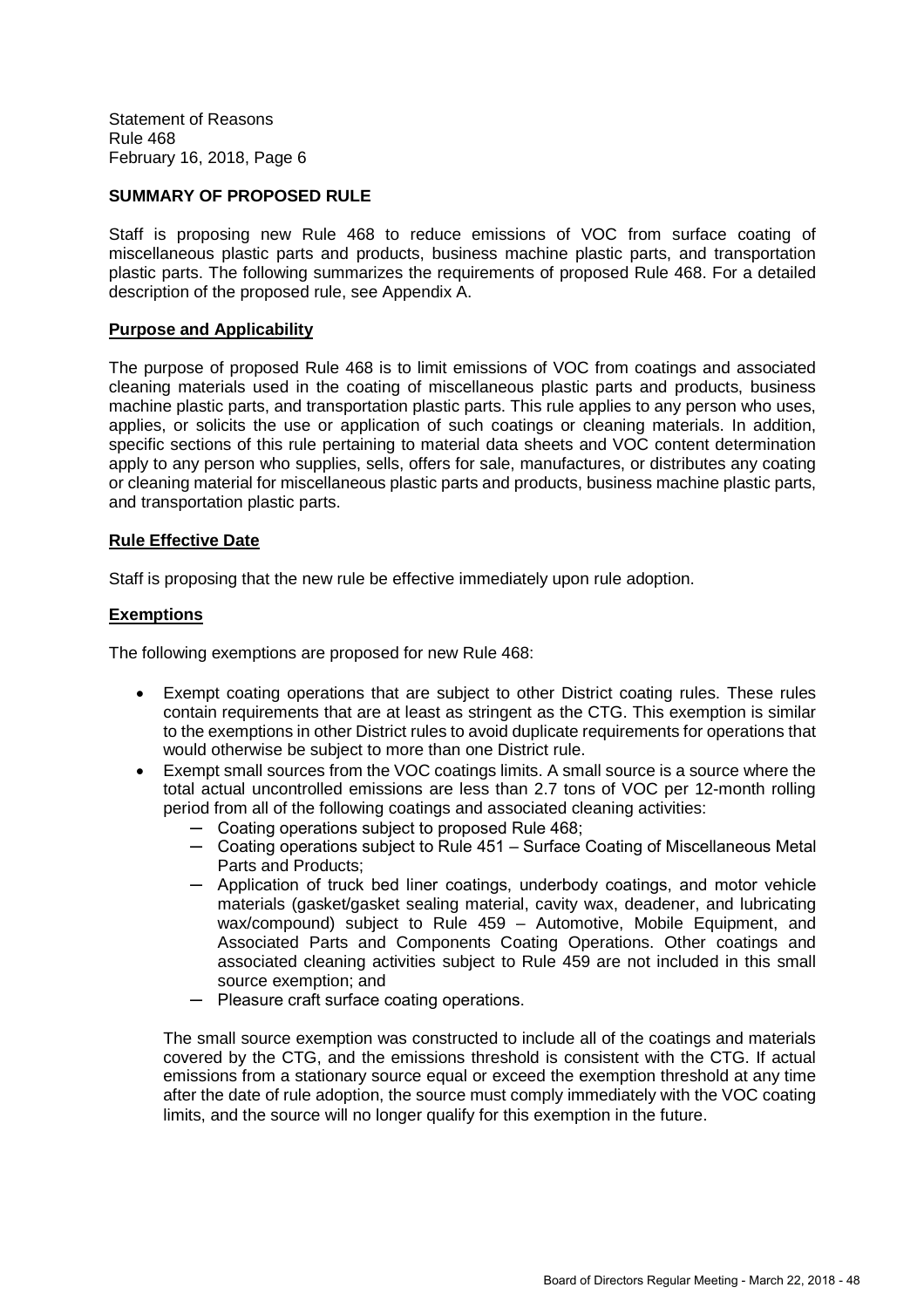- Exempt coatings from the requirements of this rule if the coatings are dispensed from aerosol containers having a capacity of one liter or less. This exemption is consistent with the CTG and Rule 451.
- Exempt airbrush operations on miscellaneous plastic parts and products from the application equipment requirements, provided that the coating usage for airbrushing is 5 gallons or less per calendar year. This exemption is consistent with the CTG.
- Exempt the use of coatings that exceed the VOC limits in the rule in a total volume of 55 gallons or less per 12-month rolling period. The recordkeeping requirements still apply to these coatings. This exemption is consistent with EPA guidance on RACT coating rules.
- Exempt from the VOC limits the following types of coatings on miscellaneous plastic parts and products, consistent with the CTG:
	- ─ Touch-up and repair coatings;
	- ─ Stencil coatings applied on clear or transparent substrates;
	- ─ Clear or translucent coatings;
	- ─ Coatings applied at a paint manufacturing facility while conducting performance tests on coatings;
	- ─ Reflective coatings used on highway cones;
	- ─ Mask coatings that are less than 0.5 millimeter thick (dried) and the area coated is less than 25 square inches:
	- ─ Electro-magnetic interference/radio frequency interference shielding coatings; and
	- ─ Heparin-benzalkonium chloride-containing coatings applied to medical devices, provided that the total usage of all such coatings does not exceed 100 gallons per calendar year, per stationary source.
- Exempt from the VOC limits the following types of coatings on transportation and business machines plastic parts, consistent with the CTG:
	- ─ Texture coatings applied on transportation plastic parts;
	- ─ Vacuum metalizing coatings;
	- ─ Gloss reducers;
	- ─ Adhesion primers;
	- ─ Electrostatic preparation coatings;
	- ─ Resist coatings; and
	- ─ Stencil coatings.
- Exempt automobile and light duty-truck coating operations during manufacture on an assembly line, which are covered by a different Control Techniques Guidelines document<sup>10</sup>. Currently, there are no sources in Sacramento County to which this Control Techniques Guidelines document applies. This exemption is needed to eliminate duplicate requirements should such a source locate here.
- Exempt pleasure craft coating operations. Although the CTG includes the surface coating of pleasure craft, Staff has determined that there is no pleasure craft coating facility in Sacramento County with emissions great enough to be subject to the CTG. The District will submit a negative declaration to EPA to satisfy the RACT requirement for this type of coating operation.

<sup>10</sup> U.S. Environmental Protection Agency. *Control Techniques Guidelines for Automotive and Light-Duty Truck Assembly Coatings*, EPA-453/R-08-003. Washington, DC: September 2008.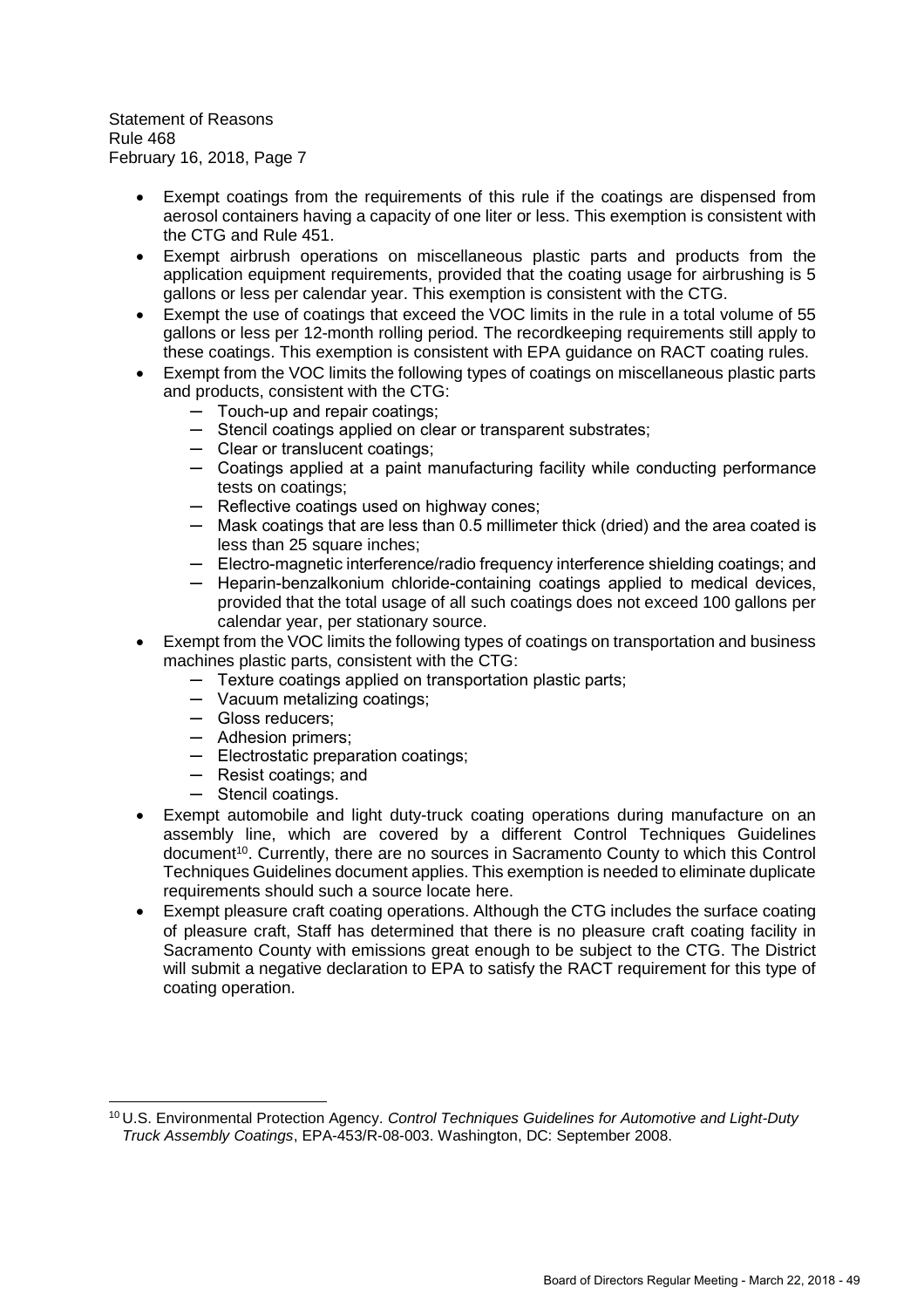#### **Emission Limits**

The proposed VOC content limits for coatings applied to miscellaneous plastic parts and products, transportation plastic parts, and business machine plastic parts are consistent with the limits recommended in the CTG. The following tables summarize the proposed VOC content limits for coatings used in each type of coating operation.

#### **Table 1: Proposed VOC content limits for coatings applied to miscellaneous plastic parts and products**

| <b>COATING CATEGORY</b>                 | <b>VOC CONTENT: g/l (lb/gal)</b><br>as applied, less water and exempt compounds |
|-----------------------------------------|---------------------------------------------------------------------------------|
| General Multi-Component                 |                                                                                 |
| Coatings                                | 420 (3.5)                                                                       |
| Electric Dissipating Coatings and       |                                                                                 |
| <b>Shock-Free Coatings</b>              | 800(6.7)                                                                        |
| <b>Extreme Performance Coatings:</b>    |                                                                                 |
| One-Component <sup>1</sup>              | 280 (2.3)                                                                       |
| Two-Component                           | 420 (3.5)                                                                       |
| <b>Metallic Coatings</b>                | 420 (3.5)                                                                       |
| <b>Military Specification Coatings:</b> |                                                                                 |
| One-Component                           | 340(2.8)                                                                        |
| Two-Component                           | 420 (3.5)                                                                       |
| <b>Mold Seal Coatings</b>               | 760 (6.3)                                                                       |
| <b>Multi-Colored Coatings</b>           | 680 (5.7)                                                                       |
| <b>Optical Coatings</b>                 | 800 (6.7)                                                                       |
| Vacuum-Metalizing Coatings              | 800 (6.7)                                                                       |
| All Other Coatings <sup>2</sup>         | 280 (2.3)                                                                       |

 $1$  This category has been included for clarity. The CTG does not have a coating category for "Extreme Performance Coatings: One-Component." The applicable CTG category is "General One Component," with a VOC limit of 280 g/l.

<sup>2</sup> The CTG lists this category as "General One Component." This coating category was changed to "All Other Coatings" to clarify that this limit applies to any coating that does fall into a category listed above.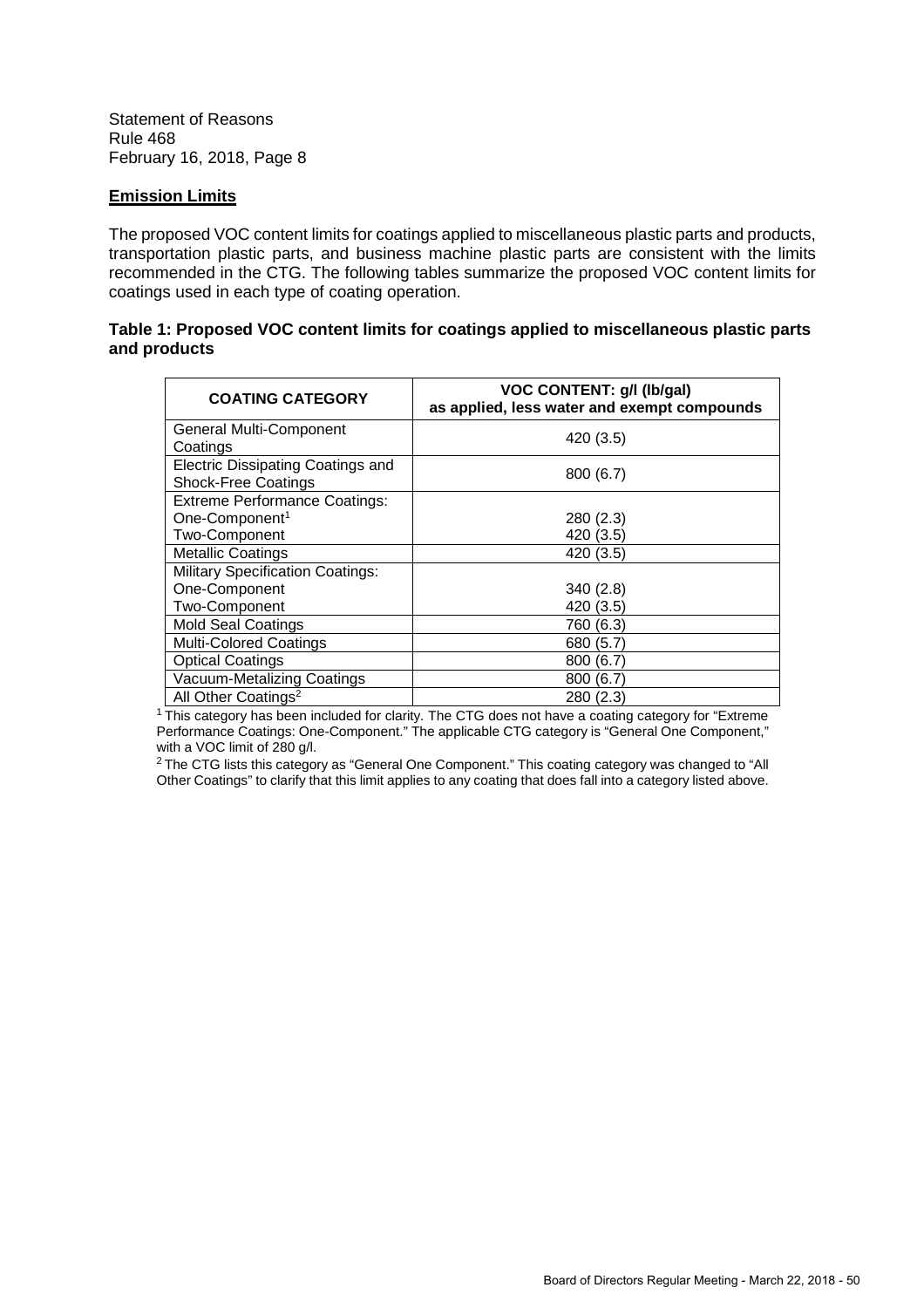|  | Table 2: Proposed VOC content limits for coatings applied to transportation plastic parts |
|--|-------------------------------------------------------------------------------------------|
|  |                                                                                           |

| <b>VOC CONTENT: g/l (lb/gal)</b><br>as applied, less water and exempt compounds |                  |              |
|---------------------------------------------------------------------------------|------------------|--------------|
| <b>COATING CATEGORY</b>                                                         | <b>AIR-DRIED</b> | <b>BAKED</b> |
| <b>Exterior Parts</b>                                                           |                  |              |
| <b>Flexible Primer</b>                                                          | 580 (4.8)        | 540 (4.5)    |
| Non-flexible Primer                                                             | 580 (4.8)        | 420 (3.5)    |
| <b>Base Coat</b>                                                                | 600 (5.0)        | 520 (4.3)    |
| <b>Clear Coatings</b>                                                           | 540 (4.5)        |              |
| Touch-up and<br><b>Repair Coatings</b>                                          | 620 (5.2)        | 620 (5.2)    |
| All Other Coatings <sup>1</sup><br>600 (5.0)                                    |                  | 520 (4.3)    |
| <b>Interior Parts</b>                                                           |                  |              |
| <b>Flexible Primer</b>                                                          | 600 (5.0)        | 540 (4.5)    |
| Non-flexible Primer                                                             | 600 (5.0)        | 420 (3.5)    |
| <b>Base Coat</b>                                                                | 600 (5.0)        | 520(4.3)     |
| <b>Clear Coatings</b>                                                           | 600(5.0)         | 480 (4.0)    |
| Touch-up and<br><b>Repair Coatings</b>                                          | 620(5.2)         | 620(5.2)     |
| All Other Coatings <sup>1</sup><br>600 (5.0)<br>520 (4.3)                       |                  |              |

<sup>1</sup> The CTG lists this category as "Non-basecoat/clear coat." This coating category was changed to "All Other Coatings" to clarify that this limit applies to any coating that does fall into a category listed above.

#### **Table 3: Proposed VOC content limits for coatings applied to business machine plastic parts**

| <b>COATING CATEGORY</b>         | VOC CONTENT: g/l (lb/gal)<br>as applied, less water and exempt compounds |
|---------------------------------|--------------------------------------------------------------------------|
| Primer or Topcoat               | 350(2.9)                                                                 |
| <b>Texture Coating</b>          | 350(2.9)                                                                 |
| Fog Coat                        | 260(2.2)                                                                 |
| Touchup and Repair Coating      | 350(2.9)                                                                 |
| All Other Coatings <sup>1</sup> | 350(2.9)                                                                 |

1 "All Other Coatings" category is not a category in the CTG. It was added to clarify that any coating not otherwise listed should be subject to the limit for a general topcoat.

As an alternative to meeting the proposed VOC content requirements discussed above, a person may use air pollution control equipment that provides no less than 90% overall system (combined collection and control) efficiency to reduce VOC emissions from the coating operation. This alternative control method is consistent with the CTG.

# **Cleaning and Storage Requirements**

Cleaning materials for the coating operations included in proposed Rule 468 are already subject to the requirements in Rule 466 – Solvent Cleaning. In general, Rule 466 requires that cleaning solvents used for surface preparation or the cleaning of parts, products, tools, machinery, equipment and general work areas not exceed 25 grams of VOC per liter. Rule 466 allows higher VOC limits for some specialized solvent cleaning activities. Rule 466 does not establish a VOC limit for the cleaning materials used to clean application equipment in this type of surface coating operation.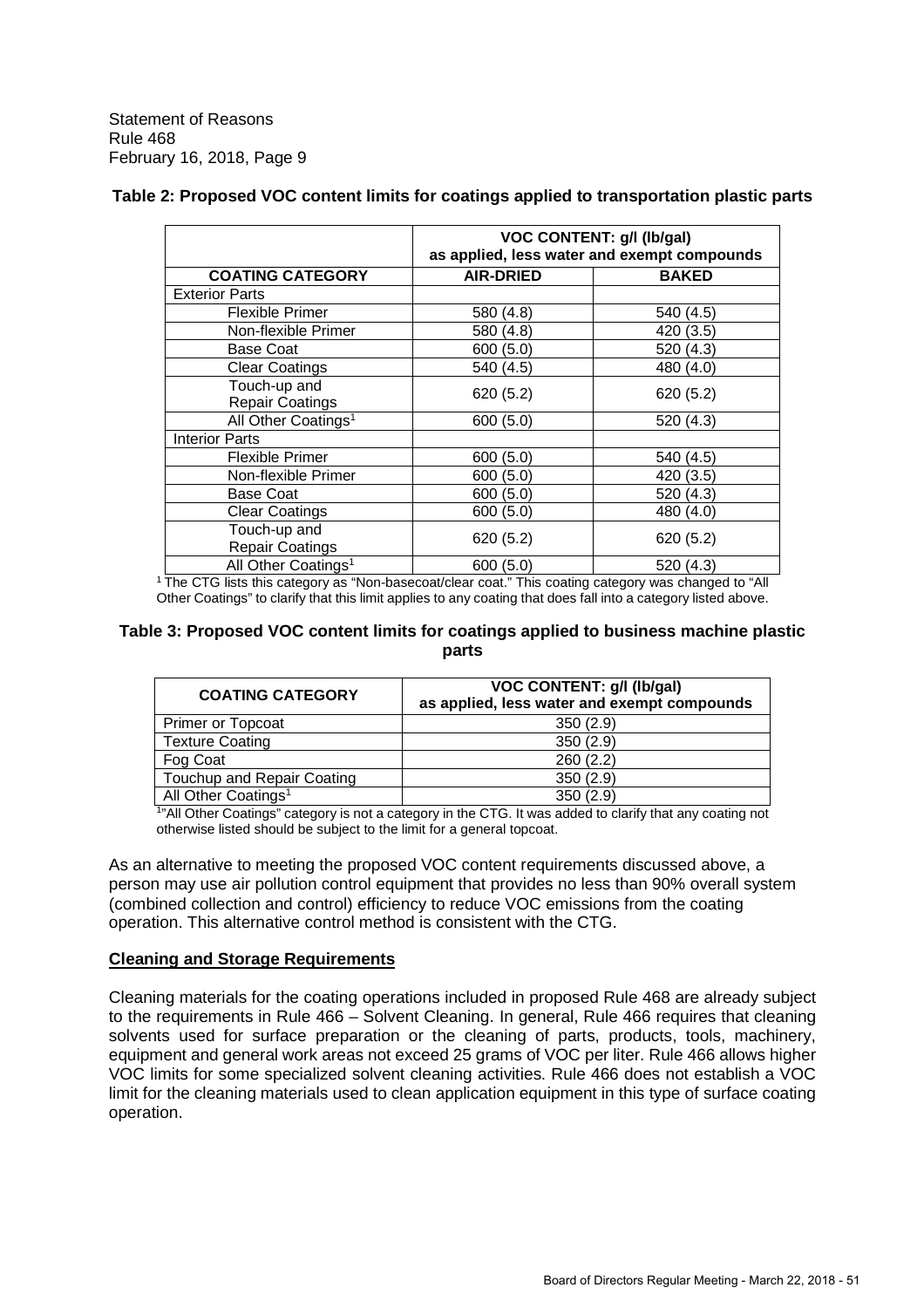In addition to the requirements in Rule 466, proposed Rule 468 requires an operator to follow specific work practice procedures that are recommended by the CTG for both coating and cleaning materials. Closed containers must be used to store used cloths, papers or sponges; VOC-containing materials must be transferred and/or disposed in a manner that prevents VOC emissions into the atmosphere; spillage must be minimized; cleaning materials must not be atomized; and all spent solvent must be captured in closed containers.

#### **Administrative and Recordkeeping Requirements**

The proposed administrative and recordkeeping requirements are necessary to ensure compliance with this rule. These requirements are described below:

- Any person who sells materials subject to this rule is required to provide product information on material data sheets available to the purchaser at the time of sale. Product information includes the material type by name/code/manufacturer, the maximum VOC content, and recommendations regarding thinning, reducing, or mixing with any VOC containing material.
- For an air pollution control device, the operator is required to submit an operation and maintenance plan to the Air Pollution Control Officer for approval. The operation and maintenance plan must include procedures to demonstrate continuous operation of the emission control device during periods of emission-producing operations and specify which records must be kept to document the operation and maintenance procedures.
- Any person who is subject to this rule must keep records of operation, including the list of materials currently used at the facility, the product information for all materials currently used, and daily and monthly usage records. The records must be maintained on site for five years.

The requirements in these sections are consistent with the requirements in Rule 451.

#### **EMISSIONS IMPACT**

The estimated VOC emissions from plastic parts and products coating operations are 3.2 tons per year. A survey conducted as part of the area source methodology for this category identified nine stationary sources that coat miscellaneous plastic parts or products, business machine plastic parts, transportation plastic parts, or pleasure craft. A review of the facilities indicated that only one facility has actual VOC emissions greater than 2.7 tons per 12-month rolling period and will be subject to the proposed VOC limits. That facility manufactures transportation equipment; however, its operation will not be impacted because according to the survey, the facility uses coatings for transportation plastic parts that already comply with the proposed limits. No additional emission reductions from the surface coating operation are expected.

In addition, no emission reductions are expected from the cleaning operations. The cleaning solvents used for surface preparation or the cleaning of parts, products, tools, machinery, equipment and general work areas are already subject to the requirements in Rule 466 – Solvent Cleaning, which in general, requires cleaning solvents and surface preparation materials to contain no more than 25 grams per liter of VOC. However, Rule 466 does not contain requirements for cleaning application equipment (except for architectural coatings), and to maintain consistency with Rule 466, no VOC limit is proposed for application equipment cleaning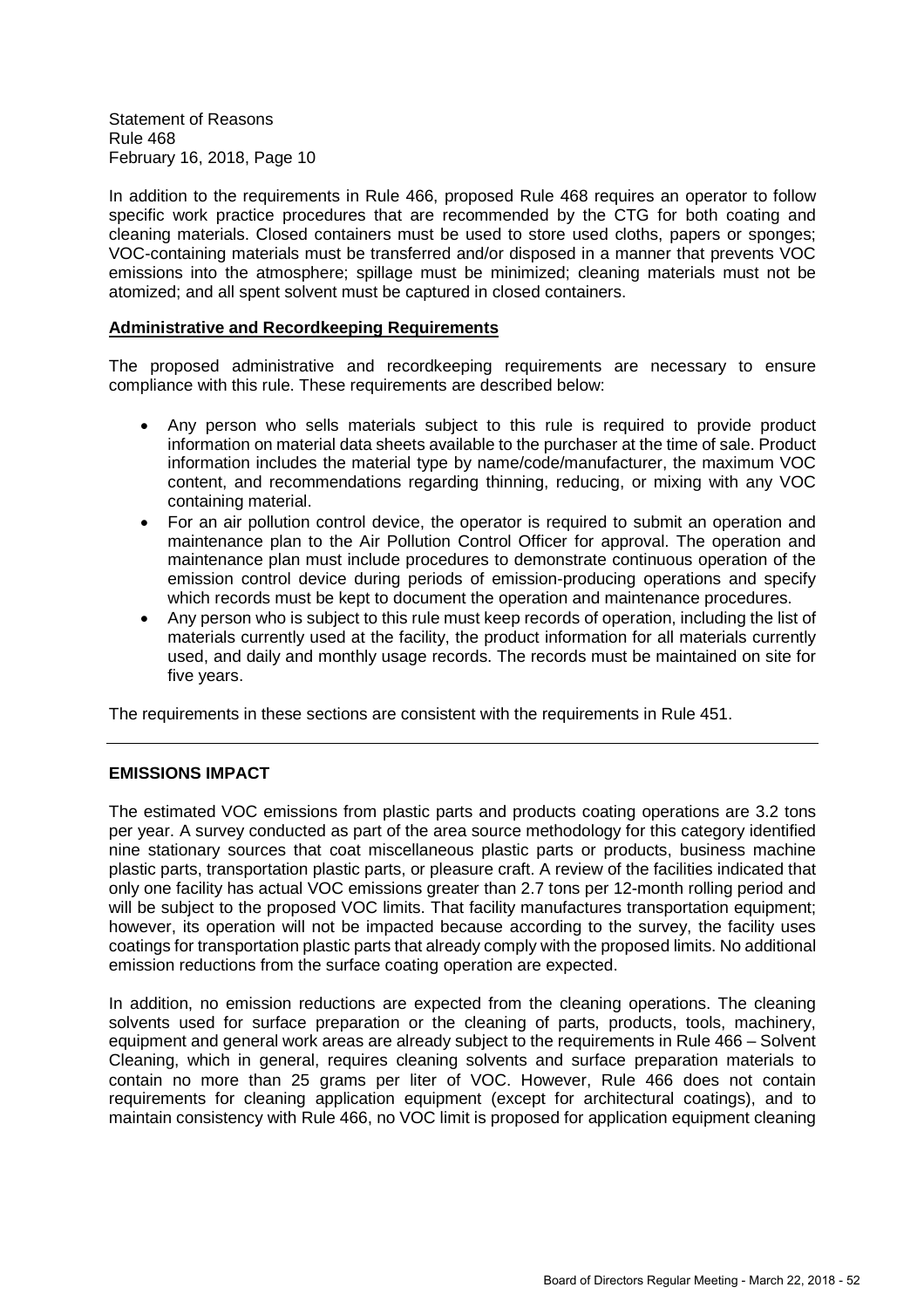materials in Rule 468. Consistent with the CTG, Rule 468 contains work practice requirements for application equipment cleaning, but these practices are already widely used and no emission reductions are expected.

#### **ECONOMIC IMPACT**

# **Cost Impact**

Section 40703 of the CHSC requires that the District consider and make public its findings relating to the cost effectiveness of implementing an emission control measure. The one source affected by this proposed rule is already in compliance with the proposed VOC limits. As a result, no additional compliance cost will be incurred.

#### **Incremental Cost Effectiveness**

Pursuant to Health and Safety Code Section 40920.6(a)(3), the District is required to perform an incremental cost effectiveness analysis prior to adopting requirements for Best Available Retrofit Control Technology (BARCT) or a "feasible measure" requirement pursuant to CHSC Section 40914. The District is required to identify one or more potential control options that achieve the emission reduction objective for the regulation.

An incremental cost effectiveness was not performed because proposed new Rule 468 will be used to satisfy the federal RACT requirements in the CAA. An incremental cost effectiveness analysis will be prepared in the future when this source category is evaluated to meet BARCT or all feasible measure requirements.

#### **Socioeconomic Impact**

CHSC Section 40728.5 requires a district to perform an assessment of the socioeconomic impacts before adopting, amending, or repealing a rule that will significantly affect air quality or emission limitations. The District Board is required to actively consider these impacts of the proposal and make a good faith effort to minimize adverse socioeconomic impacts.

CHSC Section 40728.5 defines "socioeconomic impact" to mean the following:

- 1. The type of industry or business, including small business, affected by the proposed rule or rule amendments.
- 2. The impact of the proposed rule or rule amendments on employment and the economy of the region.
- 3. The range of probable costs, including costs to industry or business, including small business.
- 4. The availability and cost-effectiveness of alternatives to the proposed rule or rule amendments.
- 5. The emission reduction potential of the rule or regulation.
- 6. The necessity of adopting, amending, or repealing the rule or regulation to attain state and federal ambient air standards.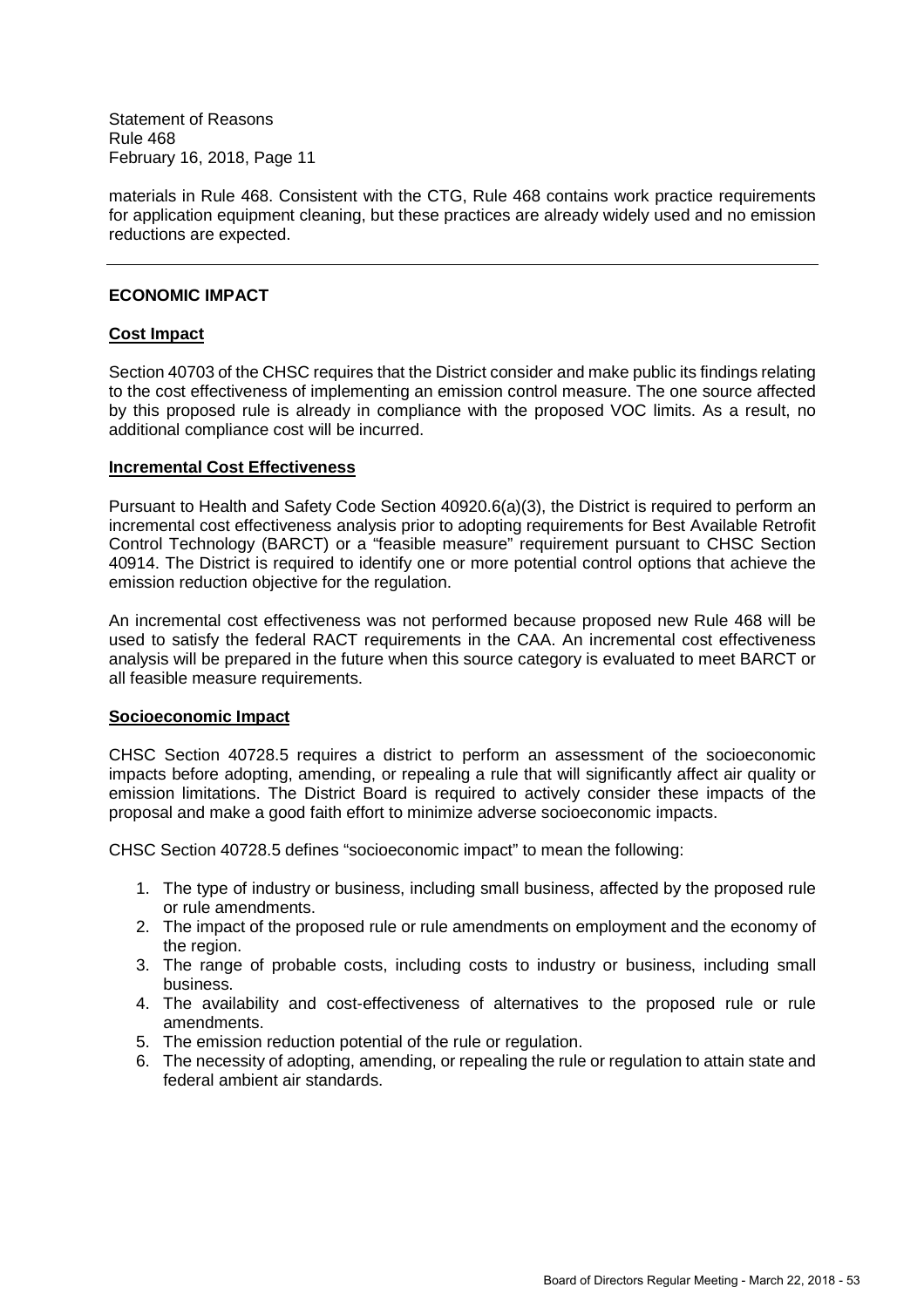Type of industry or business, including small business, affected by the proposed rule: Rule 468 applies to any business that performs coating operations on miscellaneous plastic parts and products, business machine plastic parts, or transportation plastic parts with actual VOC emissions greater than or equal to 2.7 tons of VOC per 12-month rolling period. Small businesses that have actual uncontrolled emissions less than 2.7 tons of VOC per 12-month rolling period are not subject to this rule. The rule also applies to manufacturers, sellers and distributors of coatings and cleaning materials for the source categories that would be regulated by this rule, some of which may be small businesses.

Impact on employment and economy in the District of the proposed rule: Staff has determined that the one facility that would be subject to the rule already meets the proposed requirements; therefore, no impact on employment or the economy is expected from the new rule.

Range of probable costs, including costs to industry or business, including small business of the proposed rule: No costs are expected for industry/business subject to Rule 468.

Availability and cost effectiveness of alternatives to the proposed rule: The District is required at a minimum to adopt the RACT standards specified in the CTG document. An alternative to the proposed rule is to make the rule more stringent by requiring smaller sources (i.e., those with actual VOC emissions less than 2.7 tons per rolling 12-month period) to meet the rule standards. Staff identified eight small sources that apply coatings on plastic substrates, with combined VOC emissions of approximately 1.1 tons per year (0.003 tons per day). The potential emission reductions that could be obtained from these sources would not make a significant contribution toward meeting air quality standards. Nevertheless, the District will evaluate the need to adopt a more stringent rule in the future to meet state BARCT and all feasible measure requirements for this source category. In doing so, Staff will assess the technological and economic feasibility and the cost-effectiveness of requiring small sources to meet the rule standards.

Emission reduction potential of the proposed rule: Proposed Rule 468 is not expected to achieve additional emission reductions.

Necessity of adopting the rule: Staff finds that proposed Rule 468 is necessary to satisfy the requirements of Section 182(b)(2) of the federal Clean Air Act, which requires the District to adopt RACT for CTG source categories. The coating operations subject to this rule are included in the CTG for Miscellaneous Metal and Plastic Parts Coatings.

#### **PUBLIC OUTREACH/COMMENTS**

On February 1, 2018, Staff met with representatives from Siemens Industry, Inc. at their Sacramento facility. Siemens coats transportation plastic parts and is the only source in Sacramento County with annual emissions great enough to be subject to Rule 468. Staff presented information on the reasons behind the rulemaking and how the requirements would apply to their facility, and provided Siemens with the opportunity to ask questions.

Siemens asked Staff to clarify what is meant by "plastic," and whether rubber materials are included. Siemens also asked why a proposed low-use exemption for coatings that don't meet the VOC limits included only coatings used on miscellaneous plastic parts and products, but not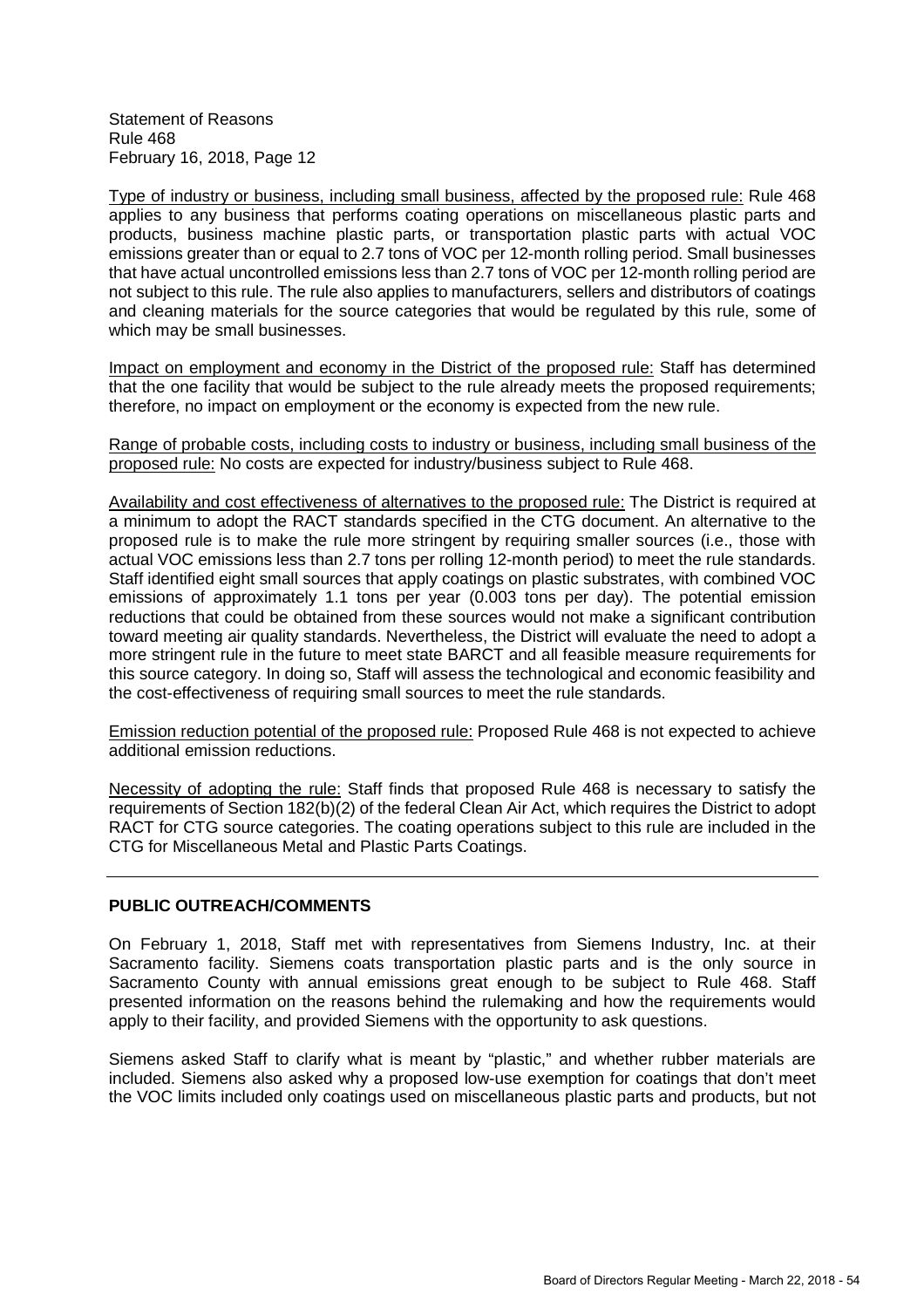transportation or business machine plastic parts. After the meeting, Staff examined these issues further.

Staff contacted a staff member at EPA Region IX, who confirmed that the CTG was not intended to apply to the coating of rubber. Therefore, coatings applied to rubber are not subject to Rule 468. To clarify the rule, a definition of plastic was added to the rule (Section 242).

The rule as originally proposed included an exemption for low usage of coatings, when applied to miscellaneous plastic parts and products that exceed the VOC limits: up to 50 gallons per year for coatings in any individual category and up to 200 gallons per year for coatings in all categories. That exemption was recommended in the CTG. However, EPA guidance for RACT coating rules provides for a different form of low-use exemption: up to 55 gallons per 12-month rolling period, rule-wide<sup>11</sup>. After considering the options, Staff has revised the proposed rule by removing the original low use exemption and adding the 55 gallon exemption based on the 1990 EPA guidance memorandum. The revised exemption allows the use of up to 55 gallons per 12-month period of coatings that exceed the VOC limits, including all coatings subject to the rule, not just those applied to miscellaneous plastic parts and products. Although this exemption covers a broader range of coatings, it does not allow the use of up to 200 gallons per year of high VOC coatings, as does the original exemption recommended in the CTG.

Staff held a public workshop on February 7, 2018, to discuss the proposed rule. A public notice was published in the Sacramento Bee, emailed to interested parties (including the affected source, Siemens) and posted on the District website. The draft rule and Statement of Reasons was made available for public review at that time.

Two questions at the workshop asked for minor clarification. One written comment was received, from Siemens, asking whether Staff intended to define plastic and rubber, as discussed above. All comments and responses are included in Appendix C.

#### **ENVIRONMENTAL REVIEW**

California Public Resources Code Section 21159 requires an environmental analysis of the reasonably foreseeable methods of compliance. Proposed Rule 468 establishes the requirements, including the VOC limits, for the surface coating of miscellaneous plastic parts and products, business machine plastic parts, and transportation plastic parts. Staff identified one source that will be subject to the proposed rule. That source already complies with the proposed VOC limits. Therefore, Staff has concluded that no environment impacts will be caused by the proposed rule.

<sup>&</sup>lt;sup>11</sup> Memorandum from G.T. Helms, U.S. EPA Office of Ozone/Carbon Monoxide Programs, Branch Chief, to Air Branch Chiefs, U.S. EPA Regions I – X. Subject: Exemption for Low-Use Coatings. August 10, 1990. (Included in Appendix D).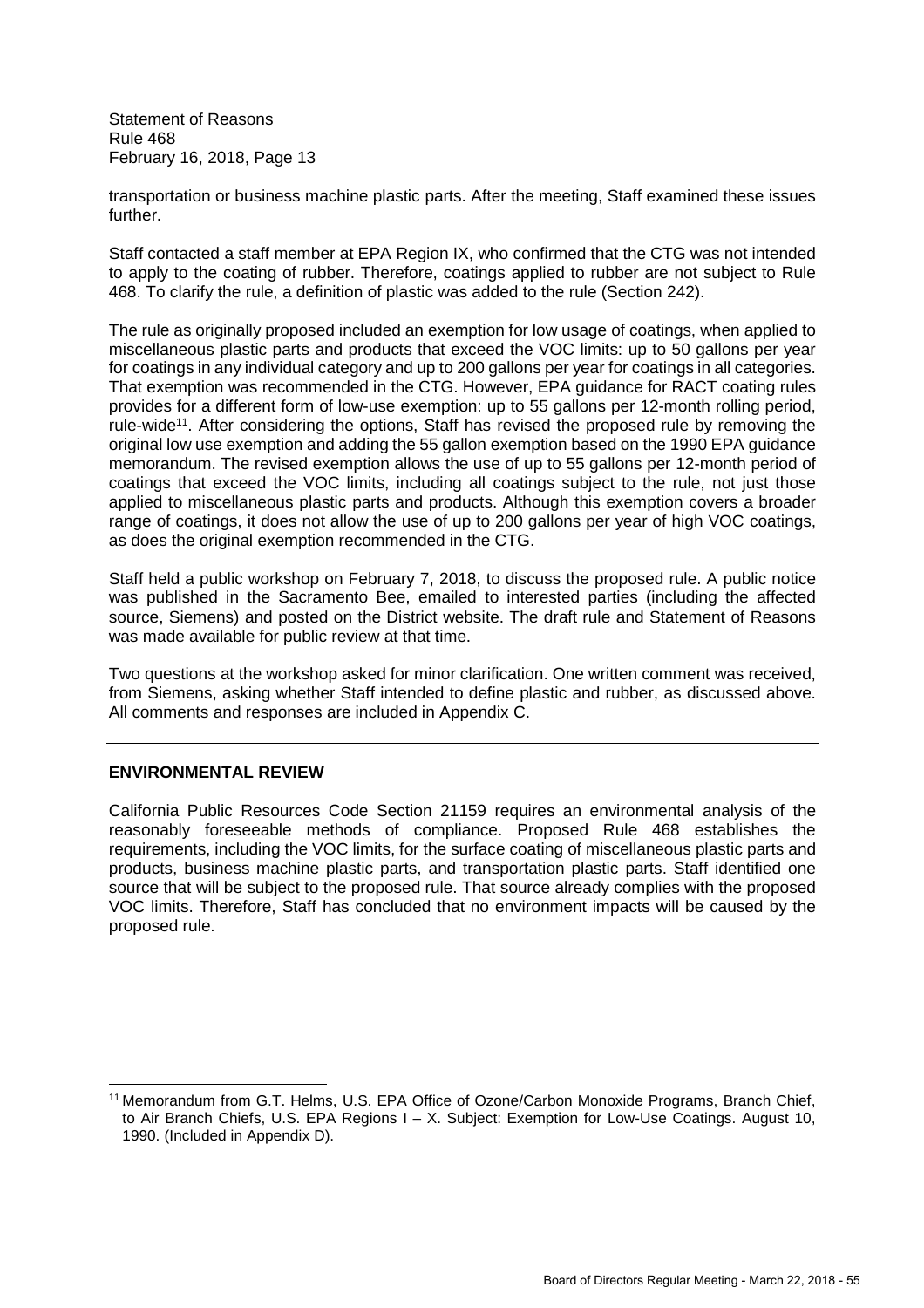Staff finds that the proposed rule is exempt from the California Environmental Quality Act as an action by a regulatory agency for the maintenance or protection of the environment (Class 8 Categorical Exemption, Section 15308 State CEQA Guidelines) and because it can be seen with certainty that there is no possibility that the activity in question may have a significant adverse effect on the environment<sup>12</sup>.

<sup>12</sup> State CEQA Guidelines, Section 15061(b)(3).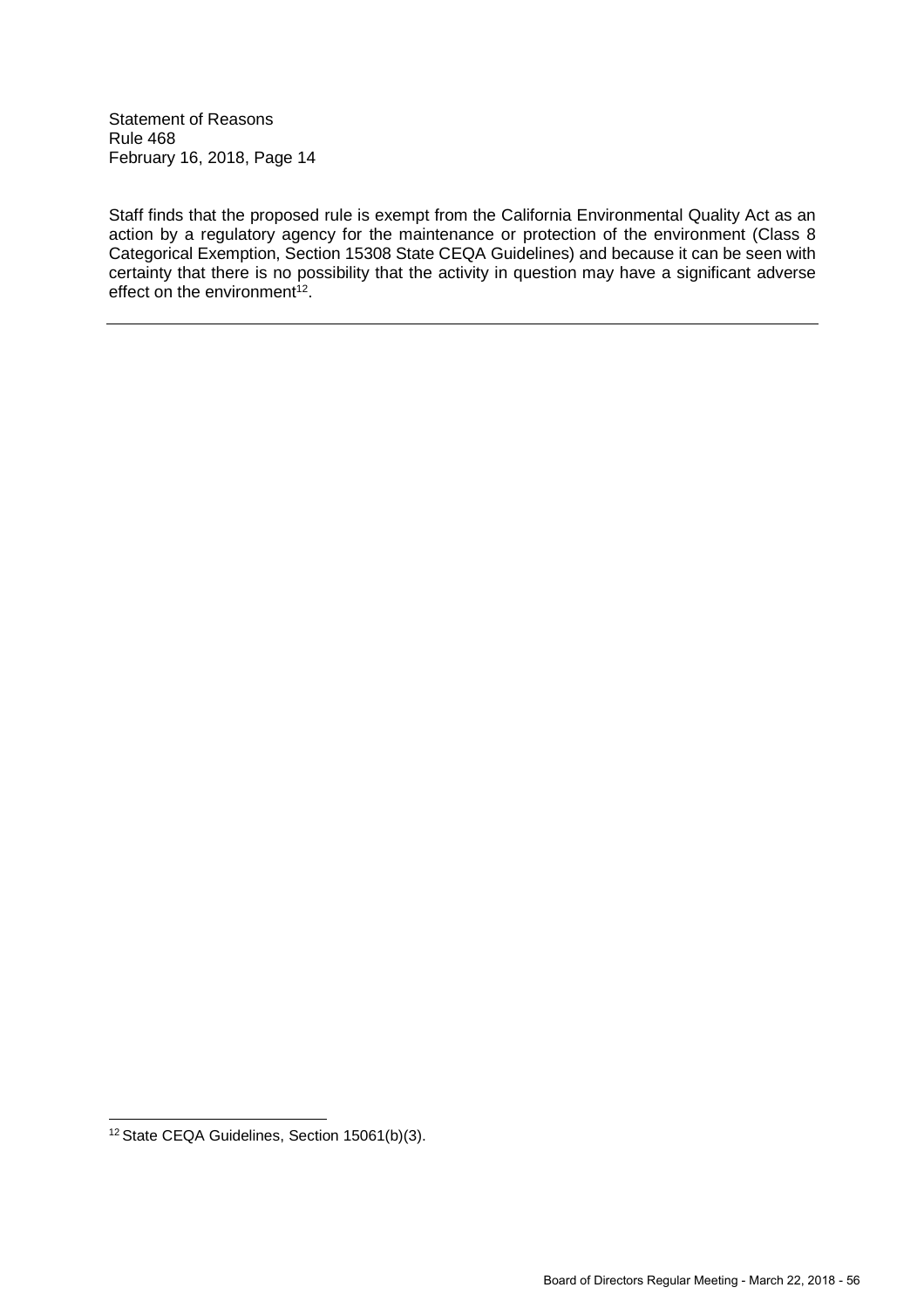# **FINDINGS**

The CHSC, Division 26, Air Resources, requires local districts to comply with a rule adoption protocol as set forth in Section 40727 of the Code. This section contains six findings that the District must make when adopting, amending, or repealing a rule. These findings and their definitions are listed in the following table.

| <b>Finding</b>                                          | <b>Finding Determination</b>                            |
|---------------------------------------------------------|---------------------------------------------------------|
| Authority: The District must find that a                | The District is authorized to adopt Rule 468 by         |
| provision of law or of a state or federal               | CHSC Sections 40001, 40702, and 41010 and               |
| regulation permits or requires the District to          | CAA Sections 110, 172, and 182 and related              |
| adopt, amend, or repeal the rule. [CHSC                 | statutory and regulatory requirements.                  |
| Section 40727(b)(2)].                                   |                                                         |
| <b>Necessity:</b> The District must find that the       | It is necessary to adopt Rule 468 to comply with        |
| rulemaking demonstrates a need exists for the           | the RACT requirements as specified in the federal       |
| rule, or for its amendment or repeal. [CHSC             | Clean Air Act Sections $172(c)(1)$ and $182(b)(2)(A)$ . |
| Section 40727(b)(1)].                                   |                                                         |
| <b>Clarity:</b> The District must find that the rule is | Staff has reviewed the proposed rule and                |
| written or displayed so that its meaning can be         | determined that it can be understood by the             |
| easily understood by the persons directly               | affected parties. In addition, the record contains no   |
| affected by it. [CHSC Section 40727(b)(3)].             | evidence that people directly affected by the rule      |
|                                                         | cannot understand the rule.                             |
| Consistency: The rule is in harmony with, and           | The proposed rule does not conflict with, and is not    |
| not in conflict with or contradictory to, existing      | contradictory to, existing statutes, court decisions,   |
| statutes, court decisions, or state or federal          | or state or federal regulations.                        |
| regulations. [CHSC Section 40727(b)(4)].                |                                                         |
| Non-Duplication: The District must find that            | The proposed rule does not duplicate any existing       |
| either: 1) The rule does not impose the same            | state or federal regulations.                           |
| requirements as an existing state or federal            |                                                         |
| regulation; or (2) that the duplicative                 |                                                         |
| requirements are necessary or proper to                 |                                                         |
| execute the powers and duties granted to, and           |                                                         |
| imposed upon the District. [CHSC Section                |                                                         |
| 40727(b)(5)].                                           |                                                         |
| Reference: The District must refer to any               | In adopting the proposed rule, the District is          |
| statute, court decision, or other provision of law      | implementing the requirements of Sections               |
| that the District implements, interprets, or            | 172(c)(1) and 182(b)(2)(A) of the federal Clean Air     |
| makes specific by adopting, amending or                 | Act.                                                    |
| repealing the rule. [CHSC Section 40727(b)(6)].         |                                                         |
| Additional Informational Requirements: In               | Sources subject to the proposed rule must also          |
| complying with CHSC Section 40727.2, the                | comply with the requirements for solvent cleaning       |
| District must identify all federal requirements         | and surface preparation materials in Rule 466.          |
| and District rules that apply to the same               | Appendix B includes a comparison with federal           |
| equipment or source type as the proposed rule           | requirements.                                           |
| or amendments. [CHSC Section 40727.2].                  |                                                         |

# **Table 4: Rule 468 – Required Findings**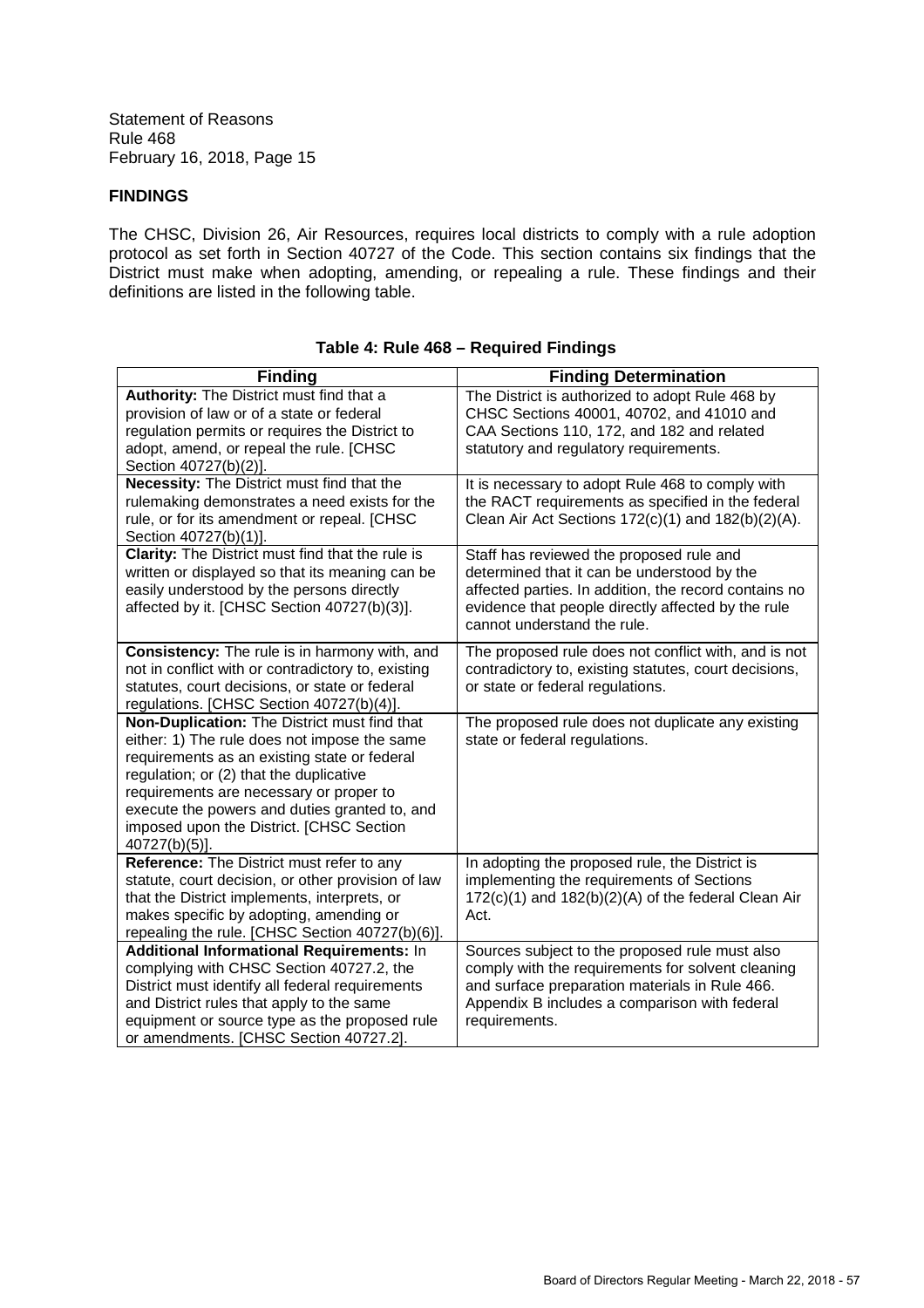#### **REFERENCES**

- California Air Resources Board. *Determination of Reasonably Available Control Technology for Metal Parts and Products Coating Operations*. Sacramento, CA: December 10, 1992.
- Sacramento Metropolitan Air Quality Management District. *Demonstration of Reasonably Available Control Technology for the 2008 Ozone NAAQS (RACT SIP)*. Sacramento, CA: January 23, 2017.
- ---. *Proposed Amendments to Rule 451, Surface Coating of Miscellaneous Metal Parts and Products.* Sacramento, CA: September 27, 2010.
- ---. *Proposed Amendments to Rule 459, Automotive, Mobile Equipment and Associated Parts and Components Coating Operations.* Sacramento, CA: July 25, 2011.
- ---. *SMAQMD 2015 Area Source Methodology for Plastic Parts & Products Coatings.* Sacramento, CA: December 15, 2016.
- San Joaquin Valley Unified Air Pollution Control District. *Final Draft Staff Report for Proposed Amendments to Rule 4603, Surface Coating of Metal Parts and Products, and Rule 4684, Polyester Resin Operations.* Fresno, CA: September 17, 2009
- ---. *Rule 4603 Surface Coating of Metal Parts and Products, Plastic Parts and Products, and Pleasure Crafts.* Fresno, CA: September 17, 2009.
- South Coast Air Quality Management District. *Rule 1145 Plastic, Rubber, Leather, and Glass Coatings.* Diamond Bar, CA: December 4, 2009.
- U.S. Environmental Protection Agency. *Control Techniques Guidelines for Automobile and Light-Duty Truck Assembly Coatings*, EPA-453/R-08-006. Washington, DC: September 2008.
- ---. *Control Techniques Guidelines for Miscellaneous Metal and Plastic Parts Coatings*, EPA-453/R-08-003. Washington, DC: September 2008.
- ---. *2013 Final Report: Integrated Science Assessment for Ozone and Related Photochemical Oxidants.* Washington, DC: February 2013.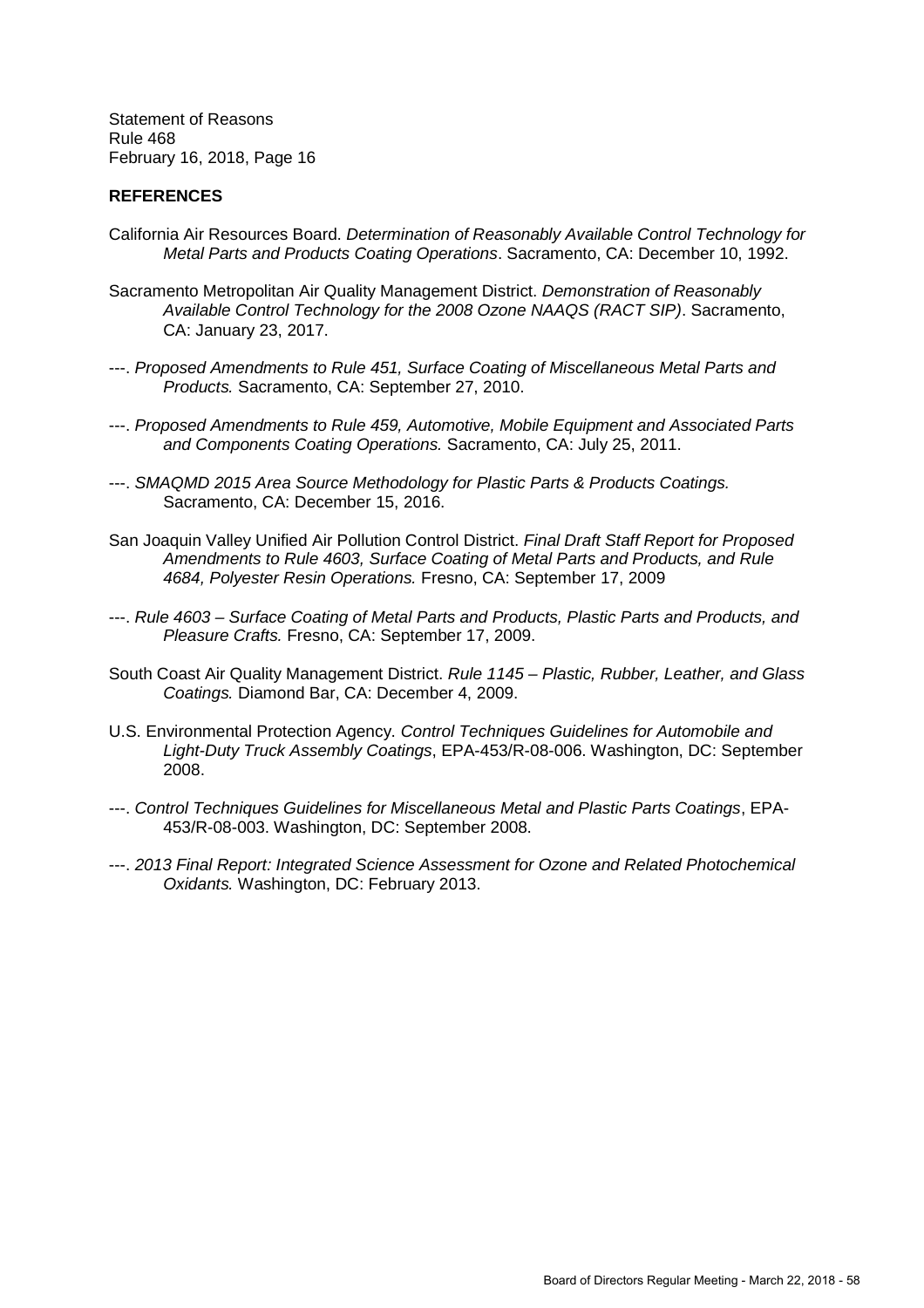# **APPENDIX A SUMMARY OF PROPOSED RULE**

# **Rule 468 – Surface Coatings of Plastic Parts and Products**

| <b>SECTION</b> | <b>PROPOSED LANGUAGE</b>                                                                                                                                                                                                                                                                                                                                                                                                                                                                                                                                                                                                                                                                                                                                                                                                           |  |
|----------------|------------------------------------------------------------------------------------------------------------------------------------------------------------------------------------------------------------------------------------------------------------------------------------------------------------------------------------------------------------------------------------------------------------------------------------------------------------------------------------------------------------------------------------------------------------------------------------------------------------------------------------------------------------------------------------------------------------------------------------------------------------------------------------------------------------------------------------|--|
| <b>NUMBER</b>  |                                                                                                                                                                                                                                                                                                                                                                                                                                                                                                                                                                                                                                                                                                                                                                                                                                    |  |
| 101            | Sets the purpose to limit the emission of VOC from coatings and cleaning materials<br>associated with the coating of miscellaneous plastic parts and products,<br>transportation plastic parts, and business machine plastic parts.                                                                                                                                                                                                                                                                                                                                                                                                                                                                                                                                                                                                |  |
| 102            | Sets the applicability to any person who uses, applies, or solicits the use or<br>application of any coating for miscellaneous plastic parts and products or<br>transportation and business machine plastic parts. Cleaning materials are also<br>included. Manufacturers, distributors, and sellers are responsible only for complying<br>with the provisions that pertain to product data sheets, procedures for calculating<br>VOC content, and test methods.                                                                                                                                                                                                                                                                                                                                                                   |  |
| 103            | Incorporates the District's standard severability language in case any provisions of<br>the rule are invalidated by a court.                                                                                                                                                                                                                                                                                                                                                                                                                                                                                                                                                                                                                                                                                                       |  |
| 110            | Exempts coating operations that are subject to other District rules. These other<br>District rules contain VOC limits and other requirements that are at least as stringent<br>as the CTG.                                                                                                                                                                                                                                                                                                                                                                                                                                                                                                                                                                                                                                         |  |
| 111            | Exempts stationary sources with total actual emissions less than 2.7 tons of VOC<br>per 12-month rolling period from the requirement of this rule except for the<br>recordkeeping requirement in Section 501. The CTG for Miscellaneous Metal and<br>Plastic Parts Coating recommends this exemption level for the total of all coating<br>operations subject to the CTG. Because the CTG category has been subdivided into<br>separate District rules, Section 110 requires summing actual emissions from<br>operations subject to the proposed Rule 468, miscellaneous metal parts and<br>products coating operations subject to Rule 451, truck bed liner coatings, underbody<br>coatings, and vehicle materials (the coatings/materials covered by the CTG) subject<br>to Rule 459, and the surface coating of pleasure craft. |  |
| 112            | Exempts coatings sold in non-refillable aerosol containers having a capacity of one<br>liter or less. This exemption is consistent with the CTG and Rule 451.                                                                                                                                                                                                                                                                                                                                                                                                                                                                                                                                                                                                                                                                      |  |
| 113            | Exempts from the application equipment requirement airbrush operations using 5<br>gallons or less per calendar year on miscellaneous plastic parts and products. This<br>exemption is consistent with the CTG.                                                                                                                                                                                                                                                                                                                                                                                                                                                                                                                                                                                                                     |  |
| 114            | Exempts the use of coatings that exceed the VOC content limits, provided the<br>volume of all such coatings used at a stationary source does not exceed 55 gallons<br>per 12-month rolling period and the recordkeeping requirements of Section 501 are<br>met. This exemption is consistent with the EPA RACT guidance memo (see<br>Appendix D) regarding approvable low-use exemptions in RACT coating rules.                                                                                                                                                                                                                                                                                                                                                                                                                    |  |
| 115            | Exempts specific types of coatings for miscellaneous plastic parts and products from<br>VOC limits. This list of coatings is consistent with the CTG.                                                                                                                                                                                                                                                                                                                                                                                                                                                                                                                                                                                                                                                                              |  |
| 116            | Exempts specific types of coatings for transportation and business machine plastic<br>parts from VOC limits. This list of coatings is consistent with the CTG.                                                                                                                                                                                                                                                                                                                                                                                                                                                                                                                                                                                                                                                                     |  |
| 117            | Exempts automobile and light-duty truck assembly coating operations. These<br>operations are subject to the requirements of a different CTG (Control Techniques<br>Guidelines for Automotive and Light-Duty Truck Assembly Coatings, EPA-453/R-                                                                                                                                                                                                                                                                                                                                                                                                                                                                                                                                                                                    |  |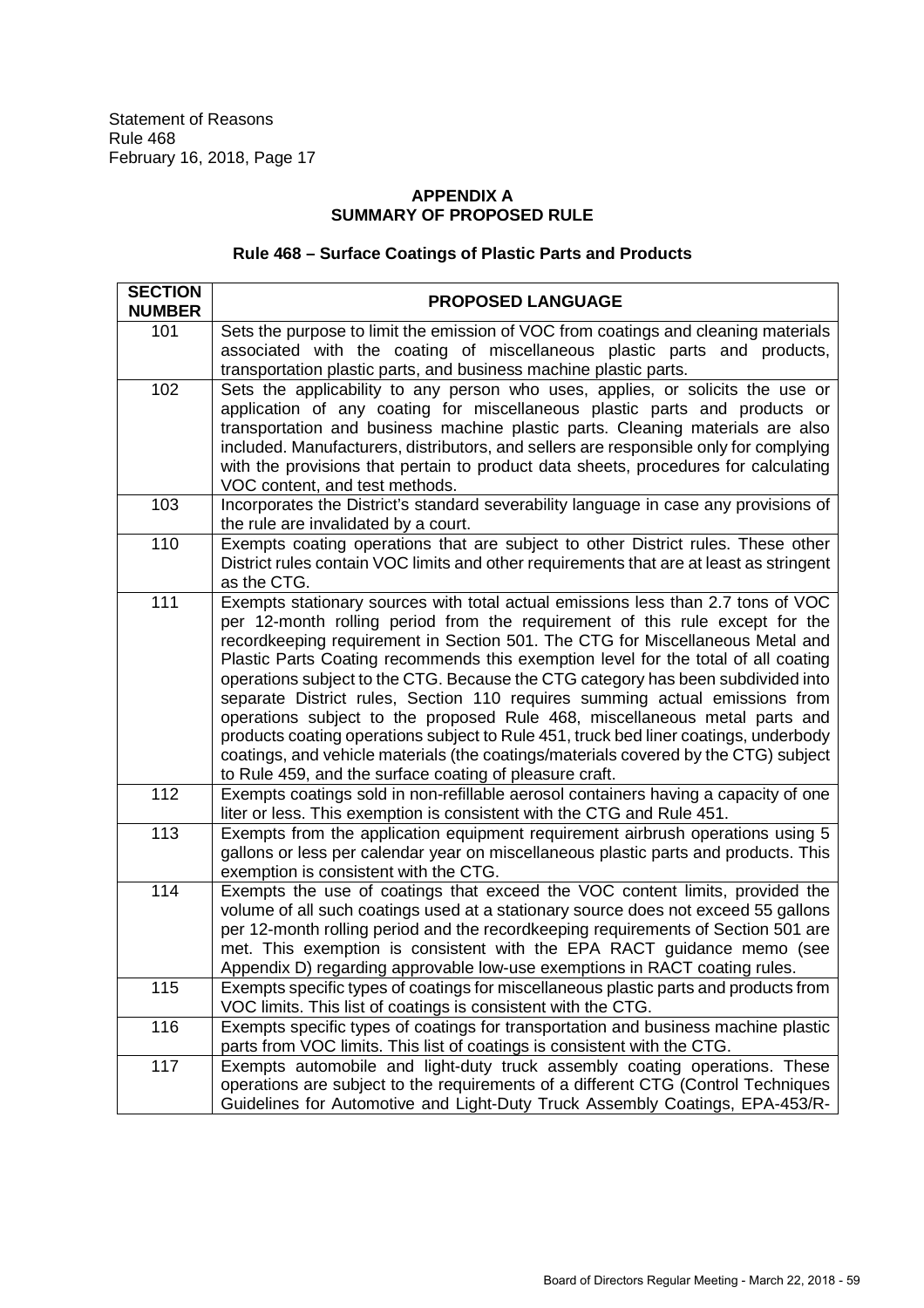| <b>SECTION</b><br><b>NUMBER</b> | <b>PROPOSED LANGUAGE</b>                                                                                                                                                                                                                                                                                                                                                                                                                      |
|---------------------------------|-----------------------------------------------------------------------------------------------------------------------------------------------------------------------------------------------------------------------------------------------------------------------------------------------------------------------------------------------------------------------------------------------------------------------------------------------|
|                                 | 08-006, September 2008). Currently, there are no sources in Sacramento County to<br>which this CTG applies.                                                                                                                                                                                                                                                                                                                                   |
| 118                             | Exempts pleasure craft coating operations. Although the surface coating of pleasure<br>craft is covered by the CTG, the District does not have any pleasure craft coating<br>operations to which this CTG applies. The District will be submitting a negative<br>declaration for the pleasure craft portion of the CTG in order to meet the RACT<br>requirements. The District will consider in the future a pleasure craft coating rule.     |
| 201                             | Sets definition of "adhesion primer" consistent with the CTG.                                                                                                                                                                                                                                                                                                                                                                                 |
| 202                             | Sets definition of "aerosol container" consistent with other District coating rules. This<br>term is not defined in the CTG.                                                                                                                                                                                                                                                                                                                  |
| 203                             | Sets definition of "air-dried coating" consistent with the CTG.                                                                                                                                                                                                                                                                                                                                                                               |
| 204                             | Sets definition of "airbrush operation" consistent with SCAQMD Rule 1145. This<br>term is not defined in the CTG.                                                                                                                                                                                                                                                                                                                             |
| 205                             | Sets definition of "application equipment" consistent with other District coating rules.<br>This term is not defined in the CTG.                                                                                                                                                                                                                                                                                                              |
| 206                             | Sets definition of "automobile" consistent with the Control Techniques Guidelines for<br>Automobile and Light-Duty Truck Assembly Coatings. To clarify the term "light loads<br>of property," the gross vehicle weight rating of 8,500 pounds or less was added,<br>which is consistent with the definition of "light-duty truck." The definition clarifies the<br>exemption for automobile and light-duty truck assembly coating operations. |
| 207                             | Sets definition of "automobile and light-duty truck assembly coating operations,"<br>which was derived from the discussion in the Control Techniques Guidelines for<br>Automobile and Light-Duty Truck Assembly Coatings. This definition clarifies the<br>exemption for automobile and light-duty truck assembly coating operations.                                                                                                         |
| 208                             | Sets definition of "baked coating" for transportation plastic parts consistent with the<br>definition of "high bake" in the CTG.                                                                                                                                                                                                                                                                                                              |
| 209                             | Sets definition of "base coat" consistent with SCAQMD Rule 1151 - Motor Vehicle<br>and Mobile Equipment Non-Assemble Line Coating Operations. This term is not<br>defined in the CTG.                                                                                                                                                                                                                                                         |
| 210                             | Sets definition of "business machine plastic part" consistent with the CTG.                                                                                                                                                                                                                                                                                                                                                                   |
| 211                             | Sets definition of "cleaning material" consistent with the CTG.                                                                                                                                                                                                                                                                                                                                                                               |
| 212                             | Sets definition of "clear coating" consistent with the CTG.                                                                                                                                                                                                                                                                                                                                                                                   |
| 213                             | Sets definition of "closed container" consistent with other District coating rules. This<br>term is not defined in the CTG.                                                                                                                                                                                                                                                                                                                   |
| 214                             | Sets definition of "coating" consistent with other District coating rules and the CTG.                                                                                                                                                                                                                                                                                                                                                        |
| 215                             | Sets definition of "dip coat" consistent with the CTG.                                                                                                                                                                                                                                                                                                                                                                                        |
| 216                             | Sets definition of "electric dissipating coating" consistent with the CTG.                                                                                                                                                                                                                                                                                                                                                                    |
| 217                             | Sets definition of "electromagnetic interference/radio frequency interference<br>shielding coating" consistent with the CTG.                                                                                                                                                                                                                                                                                                                  |
| 218                             | Sets definition of "electrostatic preparation coating" consistent with the CTG.                                                                                                                                                                                                                                                                                                                                                               |
| 219                             | Sets definition of "electrostatic spray" consistent with the CTG.                                                                                                                                                                                                                                                                                                                                                                             |
| 220                             | Sets definition of "emission control system" consistent with Rule 459.                                                                                                                                                                                                                                                                                                                                                                        |
| 221                             | Sets definition of "end user" consistent with other District coating rules. This term is<br>not defined in the CTG.                                                                                                                                                                                                                                                                                                                           |
| 222                             | Sets definition of "exempt compound" to have the same meaning as defined in Rule<br>101.                                                                                                                                                                                                                                                                                                                                                      |
| 223                             | Sets definition of "extreme performance coating" consistent with the CTG.                                                                                                                                                                                                                                                                                                                                                                     |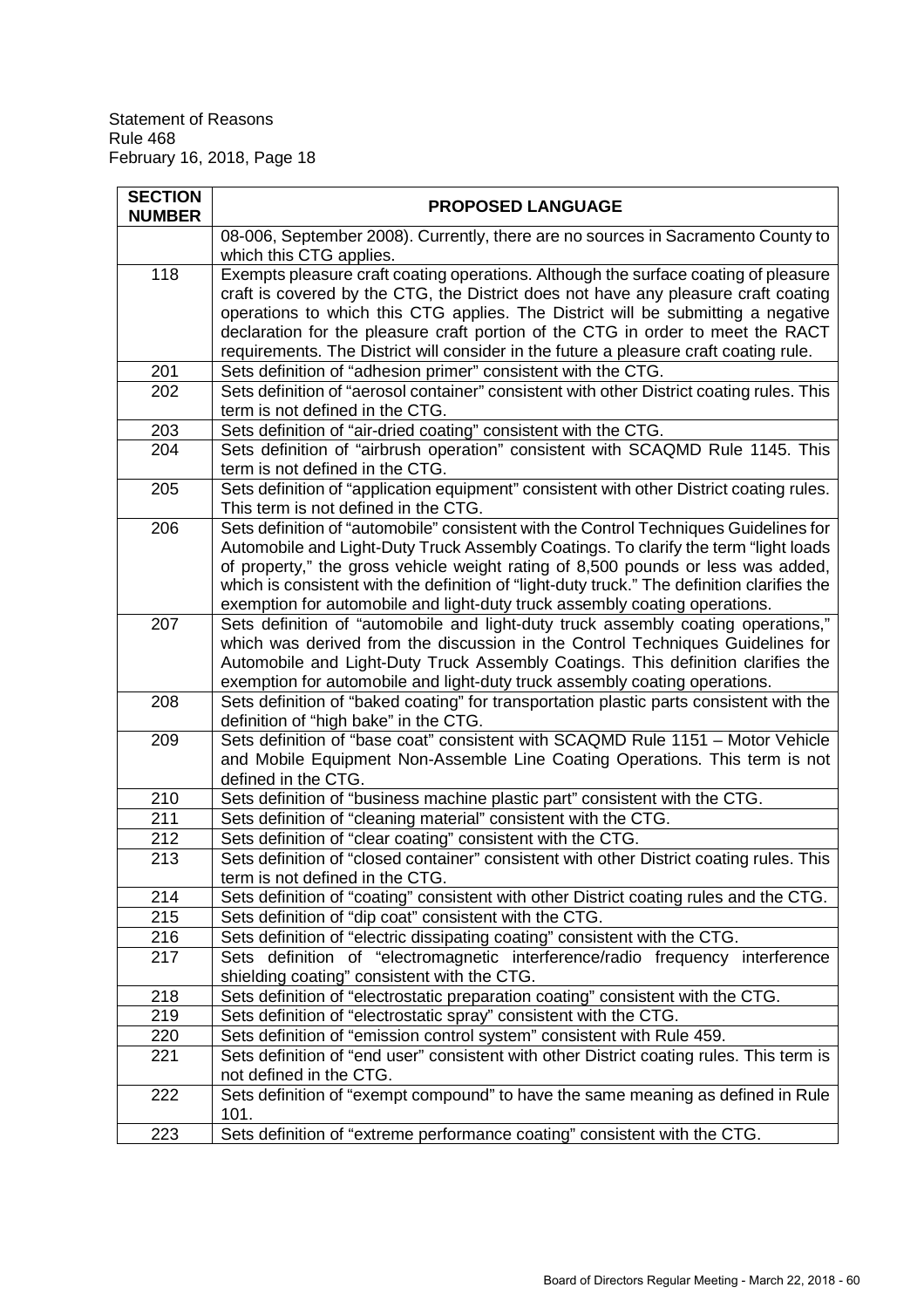| <b>SECTION</b> |                                                                                                                                                                                                                                                                                                                                                                                                                                                             |
|----------------|-------------------------------------------------------------------------------------------------------------------------------------------------------------------------------------------------------------------------------------------------------------------------------------------------------------------------------------------------------------------------------------------------------------------------------------------------------------|
| <b>NUMBER</b>  | <b>PROPOSED LANGUAGE</b>                                                                                                                                                                                                                                                                                                                                                                                                                                    |
| 224            | Sets definition of "flexible primer" consistent with the CTG definition of "flexible<br>coating."                                                                                                                                                                                                                                                                                                                                                           |
| 225            | Sets definition of "flow coat" consistent with the CTG.                                                                                                                                                                                                                                                                                                                                                                                                     |
| 226            | Sets definition of "fog coat" consistent with the CTG.                                                                                                                                                                                                                                                                                                                                                                                                      |
| 227            | Sets definition of "gloss reducer" consistent with the CTG.                                                                                                                                                                                                                                                                                                                                                                                                 |
| 228            | Sets definition of "hand application equipment" consistent with other District coating<br>rules. This term is not defined in the CTG.                                                                                                                                                                                                                                                                                                                       |
| 229            | Sets definition of "high-volume low-pressure (HVLP) application equipment"<br>consistent with other District coating rules and the CTG.                                                                                                                                                                                                                                                                                                                     |
| 230            | Sets definition of "light-duty truck" consistent with the Control Techniques Guidelines<br>for Automobile and Light-Duty Truck Assembly Coatings. This definition clarifies the<br>exemption for automobile and light-duty truck assembly coating operations.                                                                                                                                                                                               |
| 231            | Sets definition of "low-volume low-pressure (LVLP) application equipment"<br>consistent with other District coating rules. This term is not defined in the CTG.                                                                                                                                                                                                                                                                                             |
| 232            | Sets definition of "mask coating" consistent with the CTG.                                                                                                                                                                                                                                                                                                                                                                                                  |
| 233            | Sets definition of "medical device" consistent with Rule 466. This term is not defined<br>in the CTG.                                                                                                                                                                                                                                                                                                                                                       |
| 234            | Sets definition of "metallic coating" consistent with the CTG.                                                                                                                                                                                                                                                                                                                                                                                              |
| 235            | Sets definition of "military specification coating" consistent with the CTG.                                                                                                                                                                                                                                                                                                                                                                                |
| 236            | Sets definition of "miscellaneous plastic parts and products," which is consistent with<br>the discussions in the CTG.                                                                                                                                                                                                                                                                                                                                      |
| 237            | Sets definition of "mold seal coating" consistent with the CTG.                                                                                                                                                                                                                                                                                                                                                                                             |
| 238            | Sets definition of "multi-colored coating" consistent with the CTG.                                                                                                                                                                                                                                                                                                                                                                                         |
| 239            | Sets definition of "multi-component coating" consistent with the CTG.                                                                                                                                                                                                                                                                                                                                                                                       |
| 240            | Sets definition of "one-component coating" consistent with the CTG.                                                                                                                                                                                                                                                                                                                                                                                         |
| 241            | Sets definition of "optical coating" consistent with the CTG.                                                                                                                                                                                                                                                                                                                                                                                               |
| 242            | Sets the definition of "plastic" as "any material that has been formed from one or<br>more synthetic resins. Plastic may be solid, porous, flexible or rigid." This is<br>consistent with the definition of "plastic part and product" in 40 CFR Part 63, Subpart<br>PPPP - National Emission Standards for Hazardous Air Pollutants for Surface<br>Coating of Plastic Parts and Products, with the further clarification that the resins<br>are synthetic. |
| 243            | Sets definition of "pleasure craft" consistent with the CTG.                                                                                                                                                                                                                                                                                                                                                                                                |
| 244            | Sets definition of "pleasure craft coating operation" consistent with the intent of the<br>CTG that includes coating operations at manufacturing and maintenance/repair<br>facilities. This term is not defined in the CTG; however, this term incorporates the<br>CTG definition of "pleasure craft coating."                                                                                                                                              |
| 245            | Sets definition of "primer" consistent with Rule 459. This term is not defined in the<br>CTG.                                                                                                                                                                                                                                                                                                                                                               |
| 246            | Sets definition of "repair coating" consistent with the CTG.                                                                                                                                                                                                                                                                                                                                                                                                |
| 247            | Sets definition of "resist coating" consistent with the CTG.                                                                                                                                                                                                                                                                                                                                                                                                |
| 248            | Sets definition of "roll coater" consistent with other District coating rules. The term is<br>not defined in the CTG.                                                                                                                                                                                                                                                                                                                                       |
| 249            | Sets definition of "shock-free coating" consistent with the CTG.                                                                                                                                                                                                                                                                                                                                                                                            |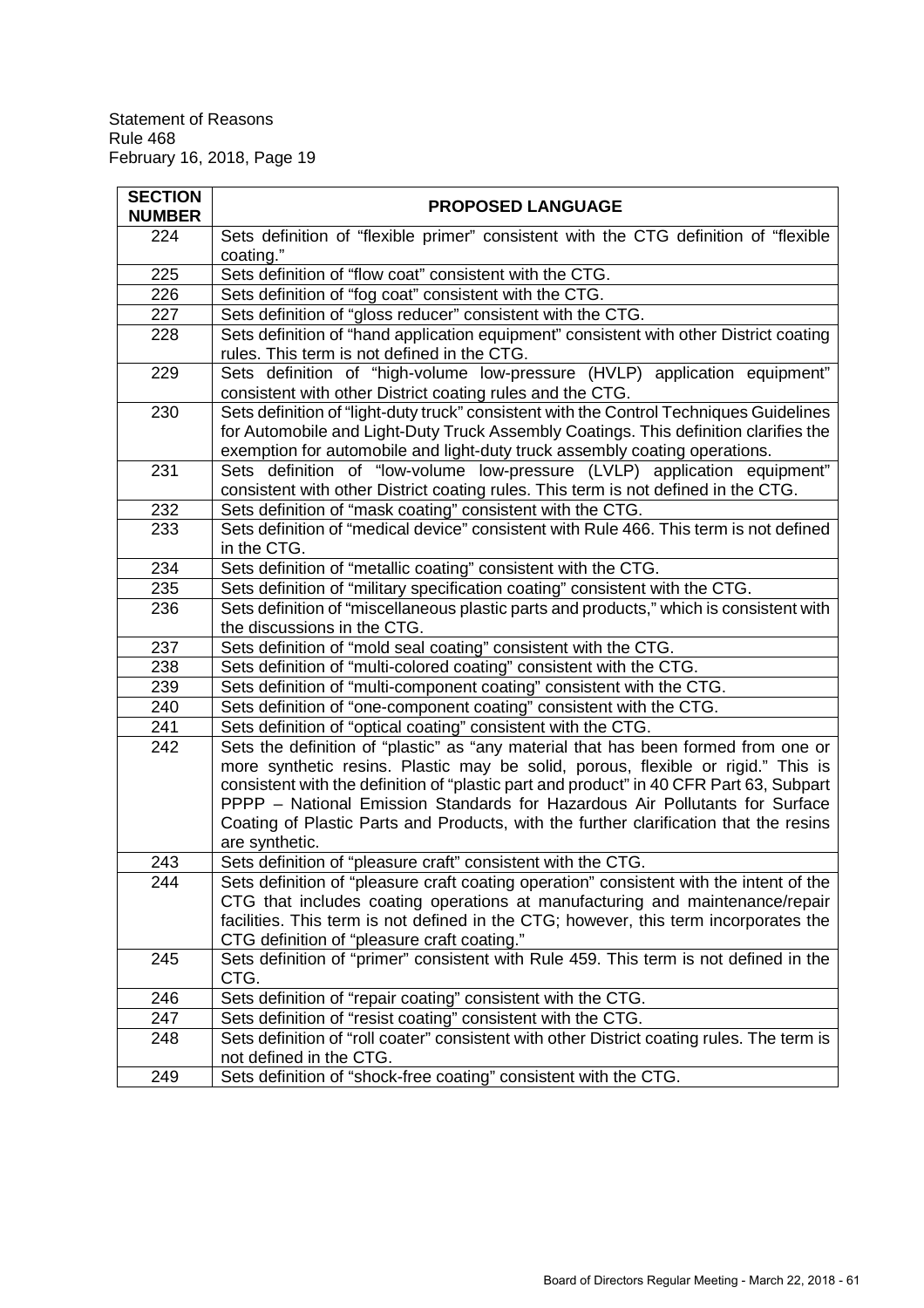| <b>SECTION</b> | <b>PROPOSED LANGUAGE</b>                                                                                                                                                  |  |
|----------------|---------------------------------------------------------------------------------------------------------------------------------------------------------------------------|--|
| <b>NUMBER</b>  |                                                                                                                                                                           |  |
| 250            | Sets definition of "stationary source" consistent with Rule 202 - New Source Review                                                                                       |  |
|                | except for the part of the definition concerning cargo carriers. Cargo carriers are not                                                                                   |  |
|                | associated with the coating operations subject to this rule.                                                                                                              |  |
| 251            | Sets definition of "stencil coating" consistent with the CTG.                                                                                                             |  |
| 252            | Sets definition of "texture coating" consistent with the CTG.                                                                                                             |  |
| 253            | Sets definition of "topcoat" consistent with the CTG.                                                                                                                     |  |
| 254            | Sets definition of "touch-up coating" consistent with the CTG.                                                                                                            |  |
| 255            | Sets definition of "transfer efficiency" consistent with the CTG and Rule 459.                                                                                            |  |
| 256            | Sets definition of "translucent coating" consistent with the CTG.                                                                                                         |  |
| 257            | Sets definition of "transportation plastic part," which is consistent with the discussion                                                                                 |  |
|                | and definitions in the CTG.                                                                                                                                               |  |
| 258            | Sets definition of "two-component coating" consistent with the CTG.                                                                                                       |  |
| 259            | Sets definition of "vacuum-metalizing coating" consistent with the CTG.                                                                                                   |  |
| 260            | Sets definition of "volatile organic compound (VOC)" to have the same meaning as<br>defined in Rule 101.                                                                  |  |
| 261            | Sets definition of "volatile organic compound (VOC) content as applied" as the VOC<br>content calculated pursuant to Section 402 or 403, consistent with Rule 451 and the |  |
|                | CTG.                                                                                                                                                                      |  |
| 301            | Establishes the VOC content limits for coatings applied to miscellaneous plastic                                                                                          |  |
|                | parts and products. These limits are consistent with the limits in the CTG.                                                                                               |  |
| 302            | Establishes the VOC content limits for coatings applied to transportation plastic                                                                                         |  |
|                | parts. These limits are consistent with the limits in the CTG.                                                                                                            |  |
| 303            | Establishes the VOC content limits for coatings applied to business machine plastic<br>parts. These limits are consistent with the limits in the CTG.                     |  |
| 304            | Establishes the requirements for coating application equipment consistent with the                                                                                        |  |
|                | CTG recommendations except for the recommendations for airless and air-assisted                                                                                           |  |
|                | airless spray. Airless and air-assisted airless spray have lower transfer efficiencies                                                                                    |  |
|                | than HVLP spray guns and, therefore, were not included as allowable application                                                                                           |  |
|                | methods in the proposed rule. This is consistent with other district coating rules.                                                                                       |  |
|                | Although the CTG does not specifically list LVLP application equipment, the CTG                                                                                           |  |
|                | allows an application method that is capable of achieving a transfer efficiency                                                                                           |  |
|                | equivalent to that achieved by HVLP application equipment. The definition of LVLP                                                                                         |  |
|                | is narrower and meets the definition of HVLP equipment.                                                                                                                   |  |
| 305            | Specifies that the cleaning materials must comply with the requirements in Rule 466.                                                                                      |  |
|                | Rule 466 does not have emission limits for the cleaning materials used to clean                                                                                           |  |
|                | application equipment. Also, establishes work practice requirements for cleaning                                                                                          |  |
|                | materials, consistent with the CTG.                                                                                                                                       |  |
| 306            | Provides for the use of emission control equipment with an overall system efficiency                                                                                      |  |
|                | not less than 90% as an alternative to complying with the VOC content limits in                                                                                           |  |
|                | Sections 301-303. This provision is consistent with the CTG.                                                                                                              |  |
| 401            | Requires the seller to provide product information and material data sheets to the                                                                                        |  |
|                | purchaser at the time of sale and specifies the information that must be included,                                                                                        |  |
|                | consistent with Rule 451. This requirement is necessary so that the sellers provide                                                                                       |  |
|                | the users with the information needed to show that the user is using compliant                                                                                            |  |
|                | materials.                                                                                                                                                                |  |
|                |                                                                                                                                                                           |  |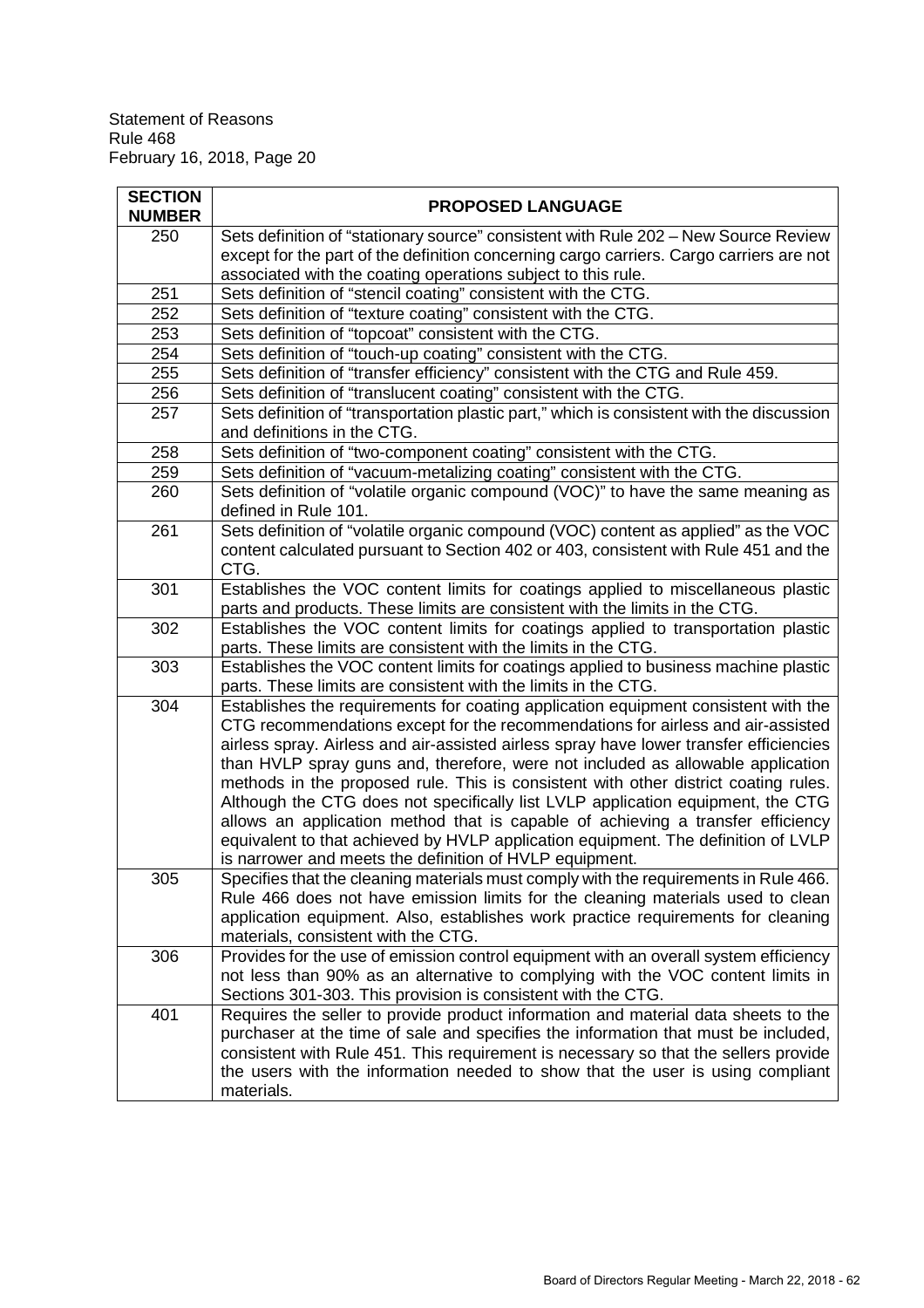| <b>SECTION</b> | <b>PROPOSED LANGUAGE</b>                                                                                                                                                                                                                                                                                                                                                                                                                                                                                                                                                                                                                                                                                                                                                                                                                                                                        |
|----------------|-------------------------------------------------------------------------------------------------------------------------------------------------------------------------------------------------------------------------------------------------------------------------------------------------------------------------------------------------------------------------------------------------------------------------------------------------------------------------------------------------------------------------------------------------------------------------------------------------------------------------------------------------------------------------------------------------------------------------------------------------------------------------------------------------------------------------------------------------------------------------------------------------|
| <b>NUMBER</b>  |                                                                                                                                                                                                                                                                                                                                                                                                                                                                                                                                                                                                                                                                                                                                                                                                                                                                                                 |
| 402            | Specifies the equation to calculate the VOC content of coatings, less water and<br>exempt compounds, consistent with other District coating rules. The equation is also<br>consistent with California Air Resources Board's Determination of Reasonably<br>Available Control Technology for Metal Parts and Products Coatings <sup>13</sup> .                                                                                                                                                                                                                                                                                                                                                                                                                                                                                                                                                   |
| 403            | Specifies the equation to calculate the VOC content of cleaning material, consistent<br>with other District coating rules. The equation is also consistent with California Air<br>Resources Board's Determination of Reasonably Available Control Technology for<br>Metal Parts and Products Coatings.                                                                                                                                                                                                                                                                                                                                                                                                                                                                                                                                                                                          |
| 404            | Specifies the equations to calculate the VOC mass emission rate and percent<br>control efficiency, consistent with other District coating rules.                                                                                                                                                                                                                                                                                                                                                                                                                                                                                                                                                                                                                                                                                                                                                |
| 405            | Specifies the equation to calculate the overall system efficiency of the emission<br>collection and control system, consistent with other District coating rules. The<br>equation is also consistent with California Air Resources Board's Determination of<br>Reasonably Available Control Technology for Metal Parts and Products Coatings.                                                                                                                                                                                                                                                                                                                                                                                                                                                                                                                                                   |
| 406            | Requires any person using an emission control device to submit an operation and<br>maintenance plan to the Air Pollution Control Officer for approval, consistent with<br>other District coating rules. The purpose of the plan is to specify operation,<br>maintenance, and recordkeeping procedures that will ensure proper performance of<br>the control device.                                                                                                                                                                                                                                                                                                                                                                                                                                                                                                                             |
| 407            | Establishes the requirement that when the actual VOC emissions from a stationary<br>source equal or exceed 2.7 tons per 12-month rolling period, the source must<br>comply with the VOC coating limits in Sections 301, 302 and 303. Once the source<br>loses the small source exemption specified in Section 111, the source can no longer<br>qualify for the small source exemption in the future.                                                                                                                                                                                                                                                                                                                                                                                                                                                                                            |
| 501            | Establishes the recordkeeping requirements for end users, which include<br>maintaining a current list of materials used, product information for the current<br>materials, usage records, control equipment records, and maintaining records on<br>site for five years.                                                                                                                                                                                                                                                                                                                                                                                                                                                                                                                                                                                                                         |
| 502            | Establishes approved test methods used to determine compliance with this rule. The<br>test methods are consistent with Rule 459, with the following exceptions. In Section<br>502.2, EPA technical guideline document "Guidelines for Determining Capture<br>Efficiency" was added because this guidance document outlines the procedure to<br>determine the collection efficiency. In Section 502.4, ASTM D6133-02 is not<br>included because it not an EPA-approved method, and because the same analytes<br>can be quantified by SCAQMD Method 304-91 (EPA-approved), which has been<br>added. In Section 502.6, EPA Method 24 is specified as the method for determining<br>solids content instead of ASTM D2832-92 (not EPA-approved). In Section 502.7,<br>only the SCAQMD guideline for demonstrating HVLP equivalency is included,<br>consistent with the requirement in Section 304.8. |

<sup>13</sup> California Air Resources Board. *Determination of Reasonably Available Control Technology for Metal Parts and Products Coating Operations.* Sacramento, CA: December 10, 1992.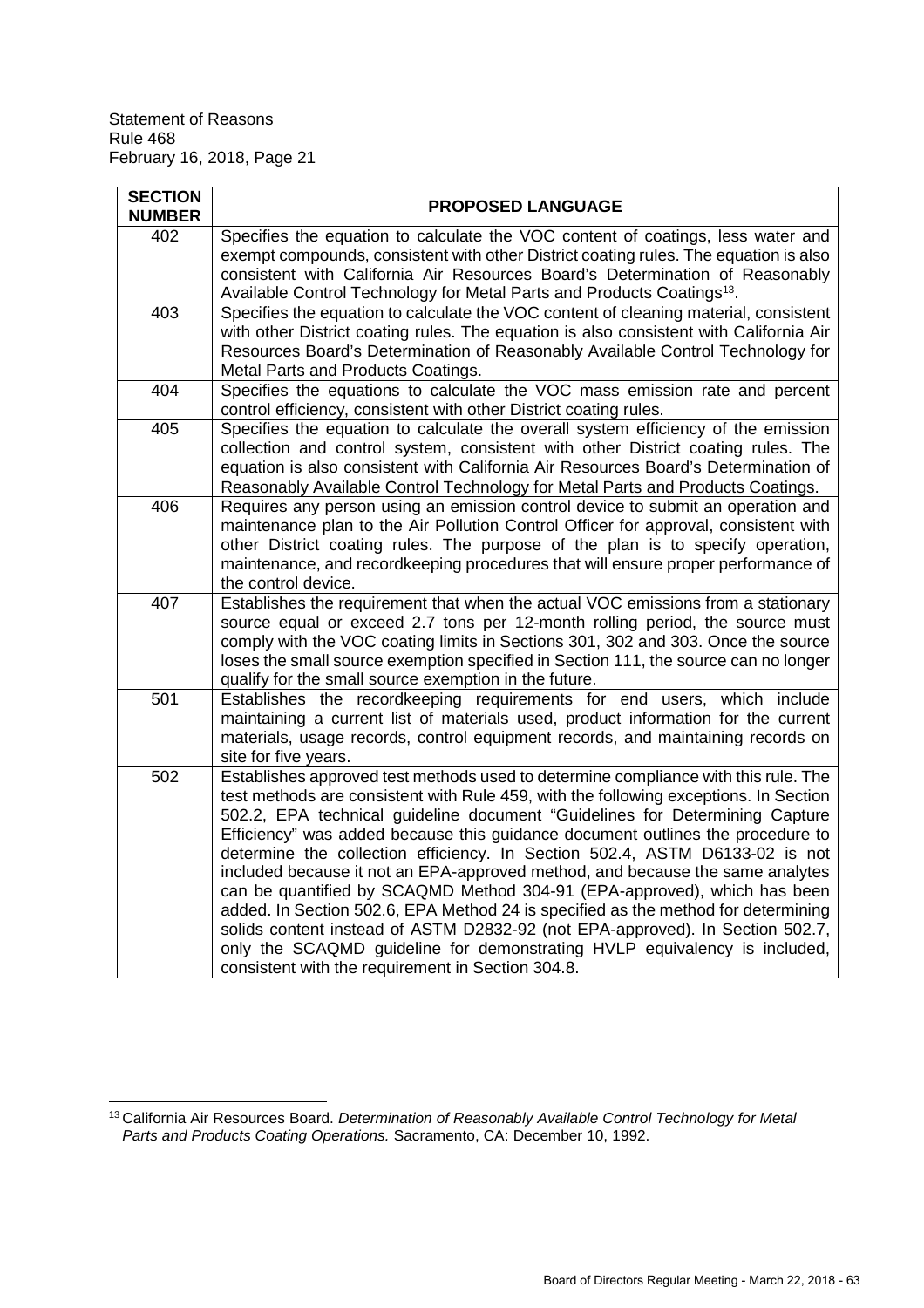# **APPENDIX B 40727.2 MATRIX OF PROPOSED RULE**

# **Rule 468 – Surface Coating of Plastic Parts and Products**

|                                  | <b>Comparative Requirements</b>                                                                                                                                                                                                                                                                                                                                                                                  |                                                                                                                                                                                                                                                                                                                                                                                                                                      |                                                                                                                                                                                                                                                                                                               |                                                                                                               |
|----------------------------------|------------------------------------------------------------------------------------------------------------------------------------------------------------------------------------------------------------------------------------------------------------------------------------------------------------------------------------------------------------------------------------------------------------------|--------------------------------------------------------------------------------------------------------------------------------------------------------------------------------------------------------------------------------------------------------------------------------------------------------------------------------------------------------------------------------------------------------------------------------------|---------------------------------------------------------------------------------------------------------------------------------------------------------------------------------------------------------------------------------------------------------------------------------------------------------------|---------------------------------------------------------------------------------------------------------------|
| <b>Elements of</b><br>Comparison | <b>Proposed Rule 468</b>                                                                                                                                                                                                                                                                                                                                                                                         | <b>National Emission Standards</b><br>for Hazardous Air Pollutants<br>for Surface Coating of Plastic<br><b>Parts and Products</b><br>(40 CFR 60, Subpart TTT)                                                                                                                                                                                                                                                                        | <b>Standards of Performance for</b><br><b>Industrial Surface Coating:</b><br><b>Surface Coating of Plastic</b><br><b>Parts for Business Machine</b><br>(40 CFR 63, Subpart PPPP)                                                                                                                              | <b>Best Available Control</b><br><b>Technology (BACT)/Lowest</b><br><b>Achievable Emission Rate</b><br>(LAER) |
| Applicability                    | Any person who supplies,<br>sells, offers for sale,<br>manufactures, distributes,<br>uses, applies, or solicits the<br>use or application of any<br>coating for miscellaneous<br>plastic parts and products, or<br>transportation and business<br>machine plastic parts within<br>the District.                                                                                                                  | Owner or operator of a new,<br>reconstructed, or existing<br>affected source that uses 100<br>gallons per year or more of<br>coatings containing HAP in the<br>surface coating of plastic parts<br>and products, and the source is<br>a major source, located at a<br>major source, or part of a major<br>source of emissions of HAP.                                                                                                | Applies to each spray booth in<br>which plastic parts for use in<br>the manufacture of business<br>machine receive prime coats,<br>color coats, texture coats, or<br>touch-up coats.<br>Applies to any facility for which<br>construction, modification, or<br>reconstruction began after<br>January 8, 1986. | Surface coating of plastic parts<br>and products.                                                             |
| Exemptions                       | Small sources with actual<br>emissions less than 2.7 tons of<br>VOC per 12-month rolling<br>period prior to emission control<br>equipment.<br>Use of coatings exceeding<br>VOC content limits provided the<br>use of all such coatings is less<br>than 55 gallons per 12-month<br>rolling period, per stationary<br>source.<br>Coating operation subject to<br>other District rules.<br>Pleasure craft coatings. | An operation where the facility<br>uses only coatings, thinners<br>and other additives, and<br>cleaning material that contain<br>no organic HAP.<br>Occur at research or laboratory,<br>part of janitorial, building and<br>maintenance operation, or in<br>hobby shops for<br>noncommercial purposes.<br>Surface coating operation<br>performed on site at<br>installations owned or operated<br>by the Armed Forces of the<br>U.S. |                                                                                                                                                                                                                                                                                                               | No specific exemptions.                                                                                       |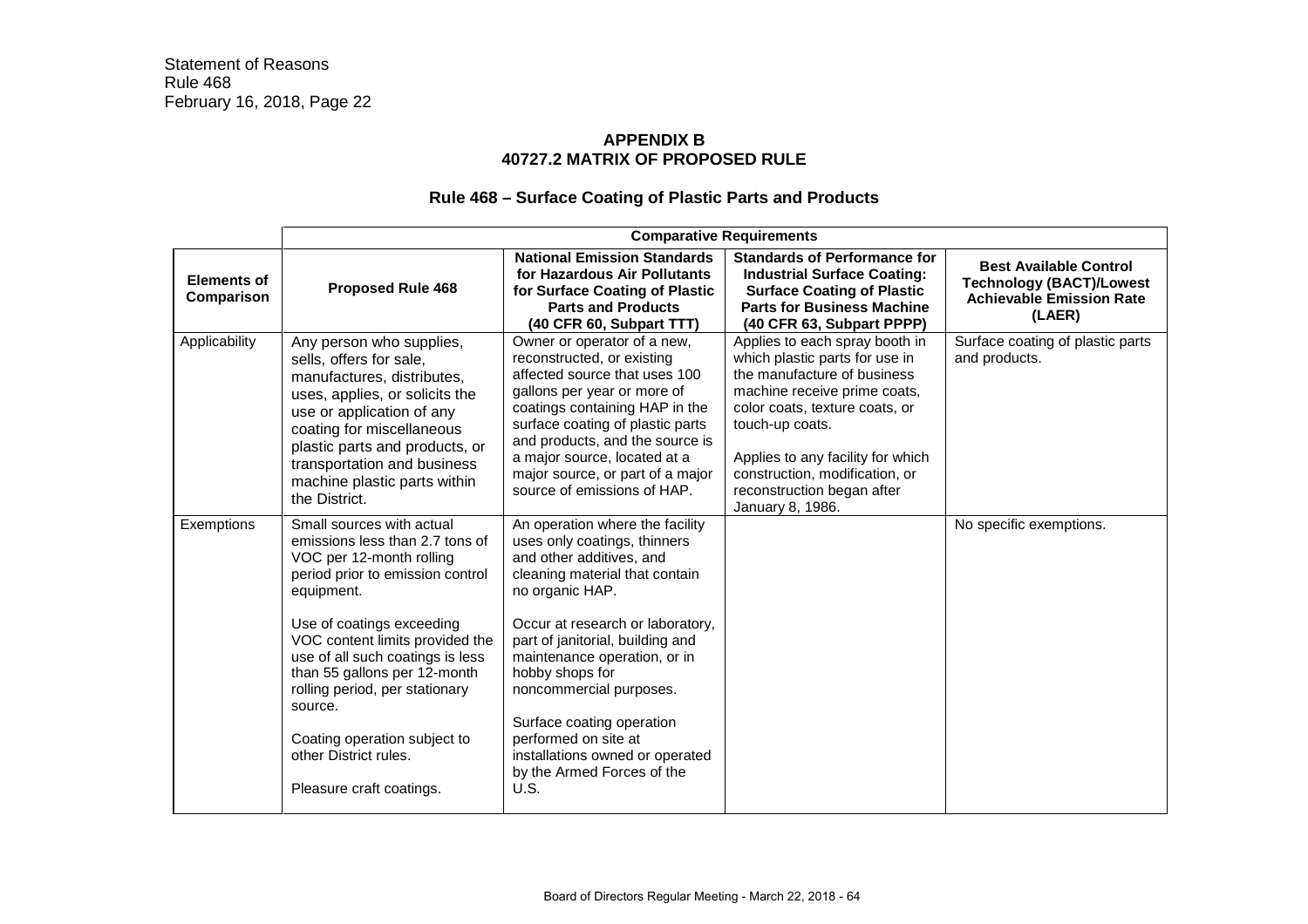|                                  | <b>Comparative Requirements</b>                                                                                                                                                                                                                                                                                                                                                                                                                                                                                                                                                                                                                                                                                                                                                                                                                                       |                                                                                                                                                                                                                                                                                                                                                                                                   |                                                                                                                                                                                  |                                                                                                               |
|----------------------------------|-----------------------------------------------------------------------------------------------------------------------------------------------------------------------------------------------------------------------------------------------------------------------------------------------------------------------------------------------------------------------------------------------------------------------------------------------------------------------------------------------------------------------------------------------------------------------------------------------------------------------------------------------------------------------------------------------------------------------------------------------------------------------------------------------------------------------------------------------------------------------|---------------------------------------------------------------------------------------------------------------------------------------------------------------------------------------------------------------------------------------------------------------------------------------------------------------------------------------------------------------------------------------------------|----------------------------------------------------------------------------------------------------------------------------------------------------------------------------------|---------------------------------------------------------------------------------------------------------------|
| <b>Elements of</b><br>Comparison | <b>Proposed Rule 468</b>                                                                                                                                                                                                                                                                                                                                                                                                                                                                                                                                                                                                                                                                                                                                                                                                                                              | <b>National Emission Standards</b><br>for Hazardous Air Pollutants<br>for Surface Coating of Plastic<br><b>Parts and Products</b><br>(40 CFR 60, Subpart TTT)                                                                                                                                                                                                                                     | <b>Standards of Performance for</b><br><b>Industrial Surface Coating:</b><br><b>Surface Coating of Plastic</b><br><b>Parts for Business Machine</b><br>(40 CFR 63, Subpart PPPP) | <b>Best Available Control</b><br><b>Technology (BACT)/Lowest</b><br><b>Achievable Emission Rate</b><br>(LAER) |
|                                  | Coatings from aerosol<br>containers less than or equal to<br>1 liter.<br>Automobile and light-duty truck<br>assembly coatings.<br>Application equipment for<br>airbrush operations on<br>miscellaneous plastic parts and<br>products.<br>For miscellaneous plastic parts<br>and products, the VOC limits do<br>not apply to touch-up and repair<br>coatings, stencil coatings, clear<br>or translucent coatings,<br>coatings at a paint<br>manufacturing facility while<br>conducting performance tests,<br>reflective coatings, mask<br>coatings, EIM/RFI shielding<br>coatings, or HBAC-containing<br>coatings.<br>For transportation and business<br>machine plastic parts, the VOC<br>limits do not apply to texture<br>coatings applied to<br>transportation plastic parts,<br>vacuum metalizing coatings,<br>gloss reducers, adhesion<br>primers, electrostatic | Surface coating where plastic is<br>extruded onto plastic parts or<br>products to form a coating.<br>Surface coating of magnet wire.<br>In-mold coating operations or<br>gel coating operations in the<br>manufacture of reinforced<br>plastic composite parts that<br>meet Subpart WWWW.<br>Surface coating of plastic<br>components that are subject to<br>another subpart.<br>Screen printing. |                                                                                                                                                                                  |                                                                                                               |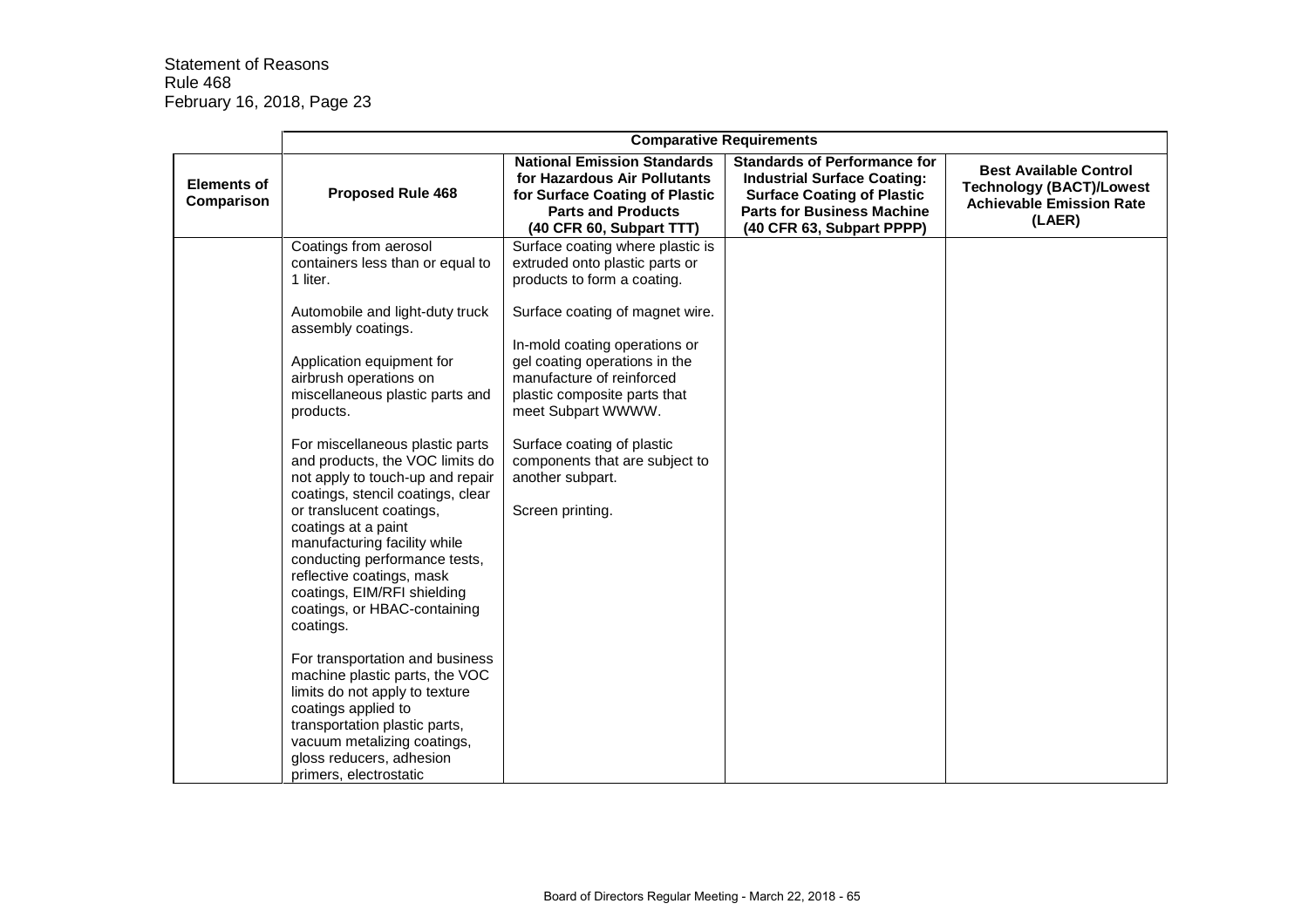|                                  | <b>Comparative Requirements</b>                                                                         |                                                                                                                                                               |                                                                                                                                                                                  |                                                                                                                      |
|----------------------------------|---------------------------------------------------------------------------------------------------------|---------------------------------------------------------------------------------------------------------------------------------------------------------------|----------------------------------------------------------------------------------------------------------------------------------------------------------------------------------|----------------------------------------------------------------------------------------------------------------------|
| <b>Elements of</b><br>Comparison | <b>Proposed Rule 468</b>                                                                                | <b>National Emission Standards</b><br>for Hazardous Air Pollutants<br>for Surface Coating of Plastic<br><b>Parts and Products</b><br>(40 CFR 60, Subpart TTT) | <b>Standards of Performance for</b><br><b>Industrial Surface Coating:</b><br><b>Surface Coating of Plastic</b><br><b>Parts for Business Machine</b><br>(40 CFR 63, Subpart PPPP) | <b>Best Available Control</b><br><b>Technology (BACT)/Lowest</b><br><b>Achievable Emission Rate</b><br>(LAER)        |
|                                  | preparation coatings, resist<br>coatings or stencil coatings.                                           |                                                                                                                                                               |                                                                                                                                                                                  |                                                                                                                      |
| Averaging<br>Provisions          | None.                                                                                                   | None.                                                                                                                                                         | None.                                                                                                                                                                            | None.                                                                                                                |
| <b>Units</b>                     | Grams of VOC per liter of<br>material or pounds of VOC per<br>gallon of material.                       | Kilograms of HAP emitted per<br>kg coating solids used during<br>each 12-month compliance<br>period.                                                          | Kilograms of VOC per liter of<br>coating solids applied.                                                                                                                         | Grams of VOC per liter, pounds<br>of VOC per gallon, or pounds of<br>VOC per hour.                                   |
| Emissions<br>Limits              | Miscellaneous Plastic Parts and<br>Products                                                             | For new or reconstructed<br>sources:                                                                                                                          | <b>Business Machine Plastic Parts</b>                                                                                                                                            | For spray booths with an<br>exhaust flow rate less than                                                              |
|                                  | <b>General Multi-Component</b><br>Coatings: 420 g/l                                                     | New general use coating: 0.16<br>kg of HAP/kg of coating solids<br>used                                                                                       | Prime coating: 1.5 kg of VOC<br>per liter of coating solids<br>applied                                                                                                           | 30,000 acfm, use low VOC<br>materials achieved in practice<br>and high-transfer efficiency<br>equipment.             |
|                                  | <b>Electric Dissipating and Shock-</b><br>Free Coatings: 800 g/l<br><b>Extreme Performance Coatings</b> | New automotive lamp coating:<br>0.26 kg of HAP/kg of coating<br>solids used                                                                                   | Color Coating: 1.5 kg of VOC<br>per liter of coating solids<br>applied                                                                                                           | For spray booths with an<br>exhaust flow rate greater than                                                           |
|                                  | One-component: 280 g/l<br>Two-component: 420 g/l                                                        | New TPO coating: 0.22 kg of<br>HAP/kg of coating solids used                                                                                                  | Texture Coating: 2.3 kg of VOC<br>per liter of coating solids<br>applied                                                                                                         | or equal 30,000 acfm, use an<br>air pollution control device<br>when it is cost-effective;<br>otherwise, use low VOC |
|                                  | Metallic Coatings: 420 g/l                                                                              | New Assembled on-road<br>vehicle coating: 1.34 kg of                                                                                                          | Touch-up Coating:                                                                                                                                                                | materials achieved in practice<br>and high transfer efficiency                                                       |
|                                  | <b>Military Specification Coatings:</b><br>One-component: 340 g/l<br>Two-component: 420 g/l             | HAP/kg of coating solids used                                                                                                                                 | 2.3 kg of VOC per liter of<br>coating solids applied                                                                                                                             | equipment.                                                                                                           |
|                                  | Mold Seal Coatings: 750 g/l                                                                             | For existing sources:<br>General use coating: 0.16 kg of                                                                                                      |                                                                                                                                                                                  |                                                                                                                      |
|                                  | Multi-Colored Coatings: 680 g/l                                                                         | HAP/kg of coating solids used                                                                                                                                 |                                                                                                                                                                                  |                                                                                                                      |
|                                  | Optical Coatings: 800 g/l                                                                               | Automotive lamp coating: 0.45<br>kg of HAP/kg of coating solids<br>used                                                                                       |                                                                                                                                                                                  |                                                                                                                      |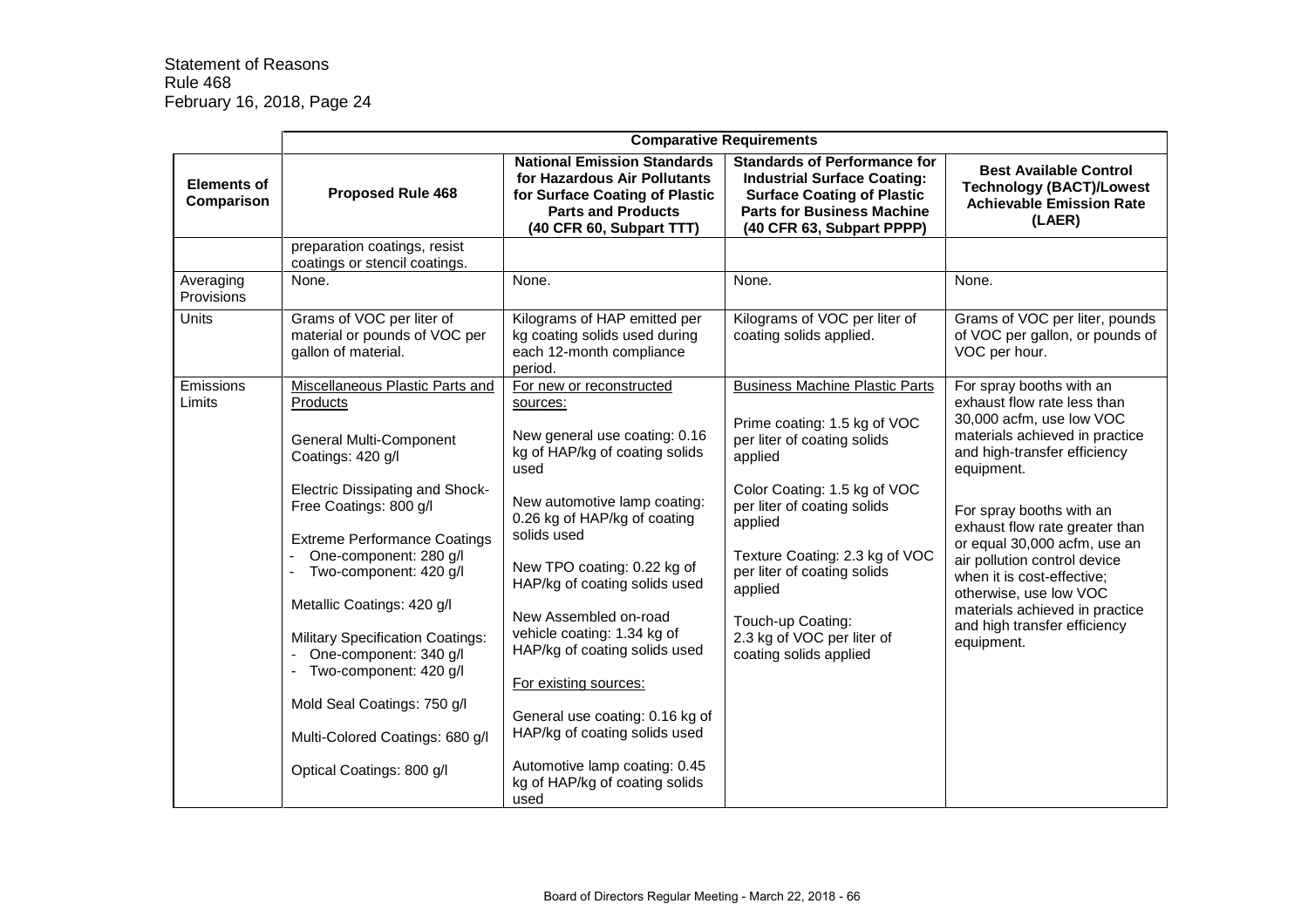|                                  | <b>Comparative Requirements</b>                                                                                                                                                                                                                                                                                                                                                                                                                                                                                                                                                                                                                                                                                                                                                  |                                                                                                                                                               |                                                                                                                                                                                  |                                                                                                               |
|----------------------------------|----------------------------------------------------------------------------------------------------------------------------------------------------------------------------------------------------------------------------------------------------------------------------------------------------------------------------------------------------------------------------------------------------------------------------------------------------------------------------------------------------------------------------------------------------------------------------------------------------------------------------------------------------------------------------------------------------------------------------------------------------------------------------------|---------------------------------------------------------------------------------------------------------------------------------------------------------------|----------------------------------------------------------------------------------------------------------------------------------------------------------------------------------|---------------------------------------------------------------------------------------------------------------|
| <b>Elements of</b><br>Comparison | <b>Proposed Rule 468</b>                                                                                                                                                                                                                                                                                                                                                                                                                                                                                                                                                                                                                                                                                                                                                         | <b>National Emission Standards</b><br>for Hazardous Air Pollutants<br>for Surface Coating of Plastic<br><b>Parts and Products</b><br>(40 CFR 60, Subpart TTT) | <b>Standards of Performance for</b><br><b>Industrial Surface Coating:</b><br><b>Surface Coating of Plastic</b><br><b>Parts for Business Machine</b><br>(40 CFR 63, Subpart PPPP) | <b>Best Available Control</b><br><b>Technology (BACT)/Lowest</b><br><b>Achievable Emission Rate</b><br>(LAER) |
|                                  | Vacuum-Metalizing coatings:<br>800 g/l<br>All Other Coatings: 280 g/l                                                                                                                                                                                                                                                                                                                                                                                                                                                                                                                                                                                                                                                                                                            | TPO coating: 0.26 kg of<br>HAP/kg of coating solids used                                                                                                      |                                                                                                                                                                                  |                                                                                                               |
|                                  | <b>Transportation Plastic Parts</b><br><b>Exterior Parts</b><br>- Flexible Primer: 580 g/l Air-<br>Dried, 540 g/l Baked<br>- Non-Flexible Primer: 580 g/l<br>Air-Dried, 420 g/l Baked<br>- Base Coat: 600 g/l Air-Dried,<br>520 g/l Baked<br>- Clear Coatings: 540 g/l Air-<br>Dried, 480 g/l Baked<br>- Touch-up and Repair<br>Coating: 620 g/l Air-Dried or<br><b>Baked</b><br>All Other Coatings: 600 g/l<br>Air-Dried, 520 g/l Baked<br><b>Interior Parts</b><br>- Flexible Primer: 600 g/l Air-<br>Dried, 540 g/l Baked<br>- Non-Flexible Primer: 600 g/l<br>Air-Dried, 420 g/l Baked<br>- Base Coat: 600 g/l Air-Dried,<br>520 g/l Baked<br>- Clear Coatings: 600 g/l Air-<br>Dried, 480 g/l Baked<br>Touch-up and Repair<br>Coating: 620 g/l Air-Dried or<br><b>Baked</b> | Assembled on-road vehicle<br>coating: 1.34 kg of HAP/kg of<br>coating solids used                                                                             |                                                                                                                                                                                  |                                                                                                               |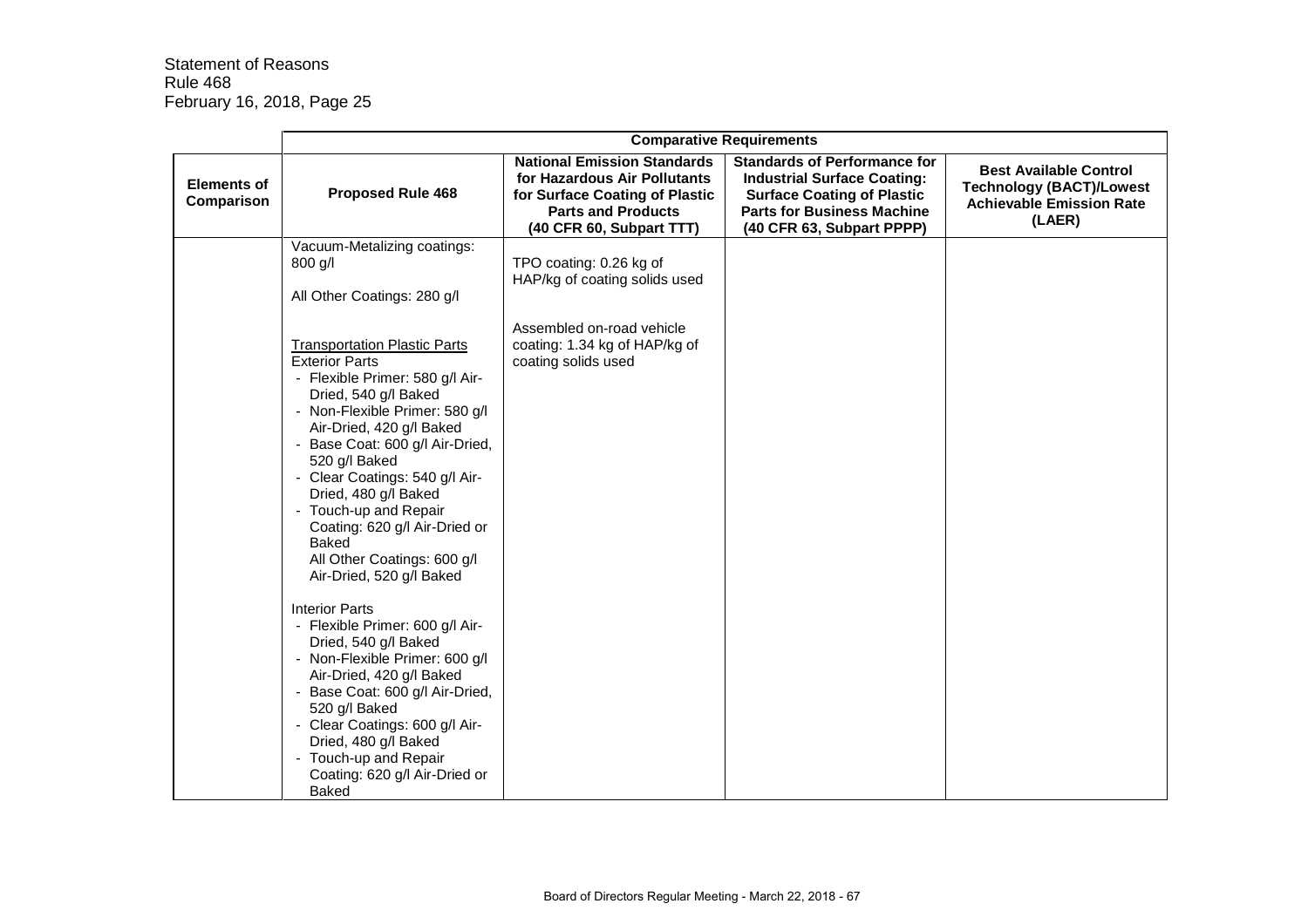|                                      | <b>Comparative Requirements</b>                                                                                                                                                                                                                                                                                                                              |                                                                                                                                                                                                                                                                                                                                                                                                                                                                            |                                                                                                                                                                                  |                                                                                                                                             |
|--------------------------------------|--------------------------------------------------------------------------------------------------------------------------------------------------------------------------------------------------------------------------------------------------------------------------------------------------------------------------------------------------------------|----------------------------------------------------------------------------------------------------------------------------------------------------------------------------------------------------------------------------------------------------------------------------------------------------------------------------------------------------------------------------------------------------------------------------------------------------------------------------|----------------------------------------------------------------------------------------------------------------------------------------------------------------------------------|---------------------------------------------------------------------------------------------------------------------------------------------|
| <b>Elements of</b><br>Comparison     | <b>Proposed Rule 468</b>                                                                                                                                                                                                                                                                                                                                     | <b>National Emission Standards</b><br>for Hazardous Air Pollutants<br>for Surface Coating of Plastic<br><b>Parts and Products</b><br>(40 CFR 60, Subpart TTT)                                                                                                                                                                                                                                                                                                              | <b>Standards of Performance for</b><br><b>Industrial Surface Coating:</b><br><b>Surface Coating of Plastic</b><br><b>Parts for Business Machine</b><br>(40 CFR 63, Subpart PPPP) | <b>Best Available Control</b><br><b>Technology (BACT)/Lowest</b><br><b>Achievable Emission Rate</b><br>(LAER)                               |
|                                      | - All Other Coatings: 600 g/l<br>Air-Dried, 520 g/l Baked<br><b>Business Machine Plastic Parts</b><br>Primer or Topcoat: 350 g/l<br>Texture Coating: 350 g/l<br>Fog Coat: 260 g/l<br>Touchup and Repair Coating:<br>350 g/l<br>All other coatings: 350 g/l                                                                                                   |                                                                                                                                                                                                                                                                                                                                                                                                                                                                            |                                                                                                                                                                                  |                                                                                                                                             |
| Compliance<br>alternatives           | Emission control equipment<br>with overall system efficiency of<br>$\geq 90\%$ .                                                                                                                                                                                                                                                                             | Add-on controls to reduce<br>organic HAP to levels less than<br>or equal to the applicable<br>emission limits.                                                                                                                                                                                                                                                                                                                                                             |                                                                                                                                                                                  | Emission control equipment.                                                                                                                 |
| <b>Work Practice</b><br>Requirements | Use closed containers for<br>disposal of materials used for<br>surface preparation, cleanup<br>and coating removal; store<br>VOC materials in containers<br>that are closed when not in use;<br>dispose of VOC materials in a<br>manner such that VOCs are not<br>emitted; minimize spills; and<br>convey VOC materials using<br>closed containers or pipes. | Work practice standards apply<br>if you use an add-on control<br>device:<br>-All organic-HAP-containing<br>coatings, thinners and/or other<br>additives, cleaning materials,<br>and waste material must be<br>stored in closed containers<br>-Spills must be minimized<br>-Materials must be conveyed<br>from one location to another in<br>closed containers or pipes<br>-Mixing vessels must be closed<br>except when adding to,<br>removing, or mixing the<br>contents. | None.                                                                                                                                                                            | Closed containers for disposal<br>of materials used for surface<br>preparation, cleanup and<br>coating removal; and<br>minimizing spillage. |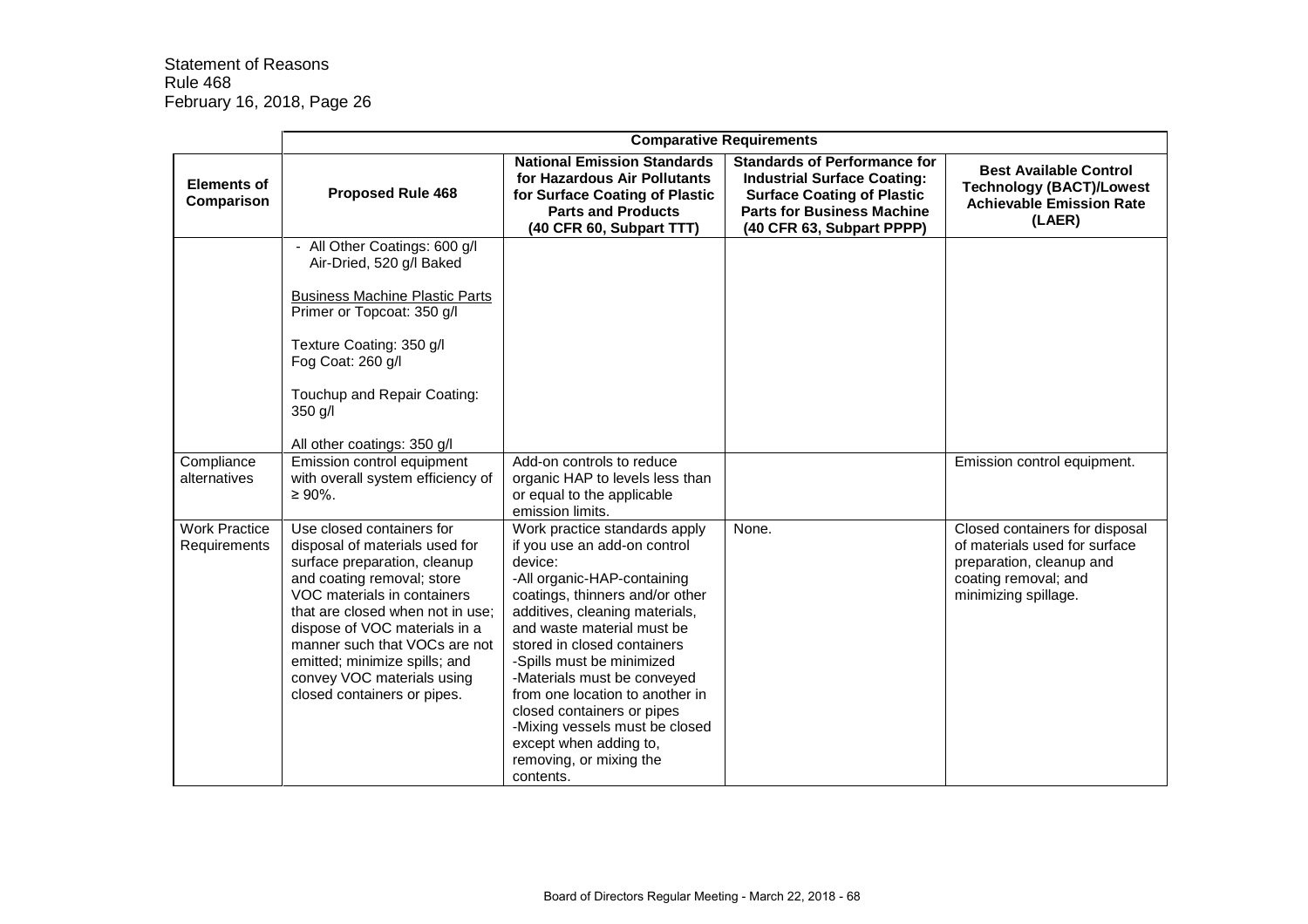|                                  | <b>Comparative Requirements</b>                                                                                                                                           |                                                                                                                                                                                                                                                                                                                                                                                                     |                                                                                                                                                                                                                                                                       |                                                                                                               |
|----------------------------------|---------------------------------------------------------------------------------------------------------------------------------------------------------------------------|-----------------------------------------------------------------------------------------------------------------------------------------------------------------------------------------------------------------------------------------------------------------------------------------------------------------------------------------------------------------------------------------------------|-----------------------------------------------------------------------------------------------------------------------------------------------------------------------------------------------------------------------------------------------------------------------|---------------------------------------------------------------------------------------------------------------|
| <b>Elements of</b><br>Comparison | <b>Proposed Rule 468</b>                                                                                                                                                  | <b>National Emission Standards</b><br>for Hazardous Air Pollutants<br>for Surface Coating of Plastic<br><b>Parts and Products</b><br>(40 CFR 60, Subpart TTT)                                                                                                                                                                                                                                       | <b>Standards of Performance for</b><br><b>Industrial Surface Coating:</b><br><b>Surface Coating of Plastic</b><br><b>Parts for Business Machine</b><br>(40 CFR 63, Subpart PPPP)                                                                                      | <b>Best Available Control</b><br><b>Technology (BACT)/Lowest</b><br><b>Achievable Emission Rate</b><br>(LAER) |
|                                  |                                                                                                                                                                           | -Emissions must be minimized<br>during cleaning of storage,<br>mixing, and conveying<br>equipment.<br>-Other work practice<br>alternatives granted by EPA                                                                                                                                                                                                                                           |                                                                                                                                                                                                                                                                       |                                                                                                               |
| Monitoring/<br>Records           | Current list of materials used:<br>product data sheets of all<br>materials; daily and monthly<br>usages; recordkeeping for air<br>pollution control equipment if<br>used. | A copy of each notification and<br>report submitted to EPA.<br>A current copy of information<br>provided by materials suppliers<br>or manufacturers.<br>Calculation of the organic HAP.<br>Name and mass of each<br>coating, thinner and/or other<br>additive, and cleaning material.<br>Mass fraction of coating solids<br>for each coating used.<br>Date, time and duration of each<br>deviation. | Records of all data and<br>calculations used to determine<br>monthly VOC emissions from<br>each coating operation for each<br>affected facility.<br>Recordkeeping requirements<br>for facilities using add-on<br>controls will be determined by<br>the Administrator. | Determined by permit.                                                                                         |
|                                  | Records kept for a continuous<br>five-year period.                                                                                                                        | Keep records for 5 years where<br>for at least 2 years, the records<br>are kept on site.                                                                                                                                                                                                                                                                                                            | Records kept for at least 2<br>years.                                                                                                                                                                                                                                 | Determined by permit.                                                                                         |
| Monitoring/<br>Testing           | Applicable test methods are<br>specified under Section 502 of<br>the rule.                                                                                                | Method 311 to determine the<br>mass fraction of organic HAP.<br>Method 24 to determine mass<br>fraction of non-aqueous volatile<br>matter.                                                                                                                                                                                                                                                          | Method 24 to determine VOC<br>content.<br>Other method approved by the<br>Administration.                                                                                                                                                                             | Determined by permit.                                                                                         |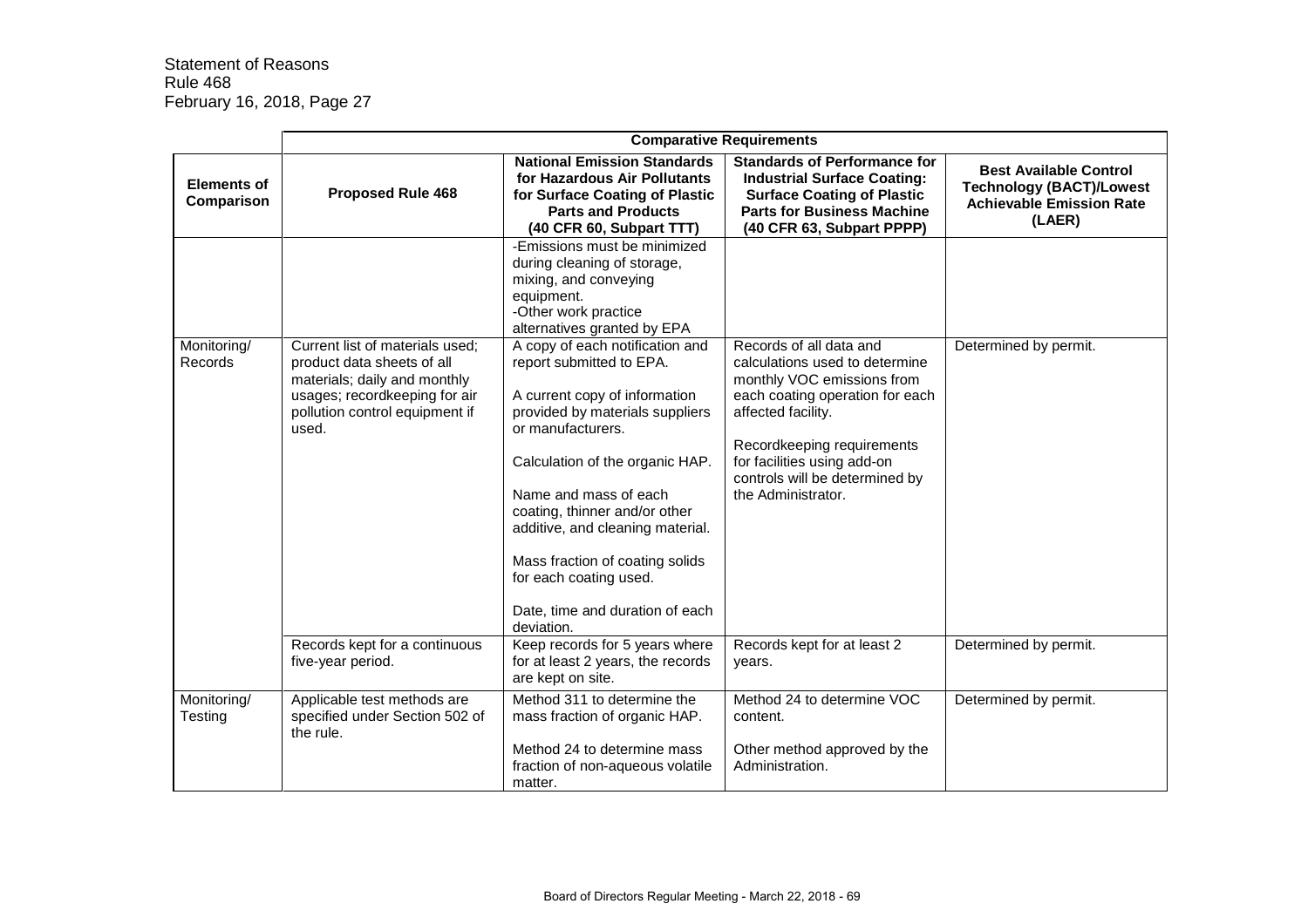|                                  | <b>Comparative Requirements</b>        |                                                                                                                                                               |                                                                                                                                                                                  |                                                                                                               |
|----------------------------------|----------------------------------------|---------------------------------------------------------------------------------------------------------------------------------------------------------------|----------------------------------------------------------------------------------------------------------------------------------------------------------------------------------|---------------------------------------------------------------------------------------------------------------|
| <b>Elements of</b><br>Comparison | <b>Proposed Rule 468</b>               | <b>National Emission Standards</b><br>for Hazardous Air Pollutants<br>for Surface Coating of Plastic<br><b>Parts and Products</b><br>(40 CFR 60, Subpart TTT) | <b>Standards of Performance for</b><br><b>Industrial Surface Coating:</b><br><b>Surface Coating of Plastic</b><br><b>Parts for Business Machine</b><br>(40 CFR 63, Subpart PPPP) | <b>Best Available Control</b><br><b>Technology (BACT)/Lowest</b><br><b>Achievable Emission Rate</b><br>(LAER) |
|                                  | No frequency specified in the<br>rule. | 12-month compliance period.                                                                                                                                   | Initial performance test and<br>thereafter a performance test<br>each nominal 10-month period.                                                                                   | Determined by permit.                                                                                         |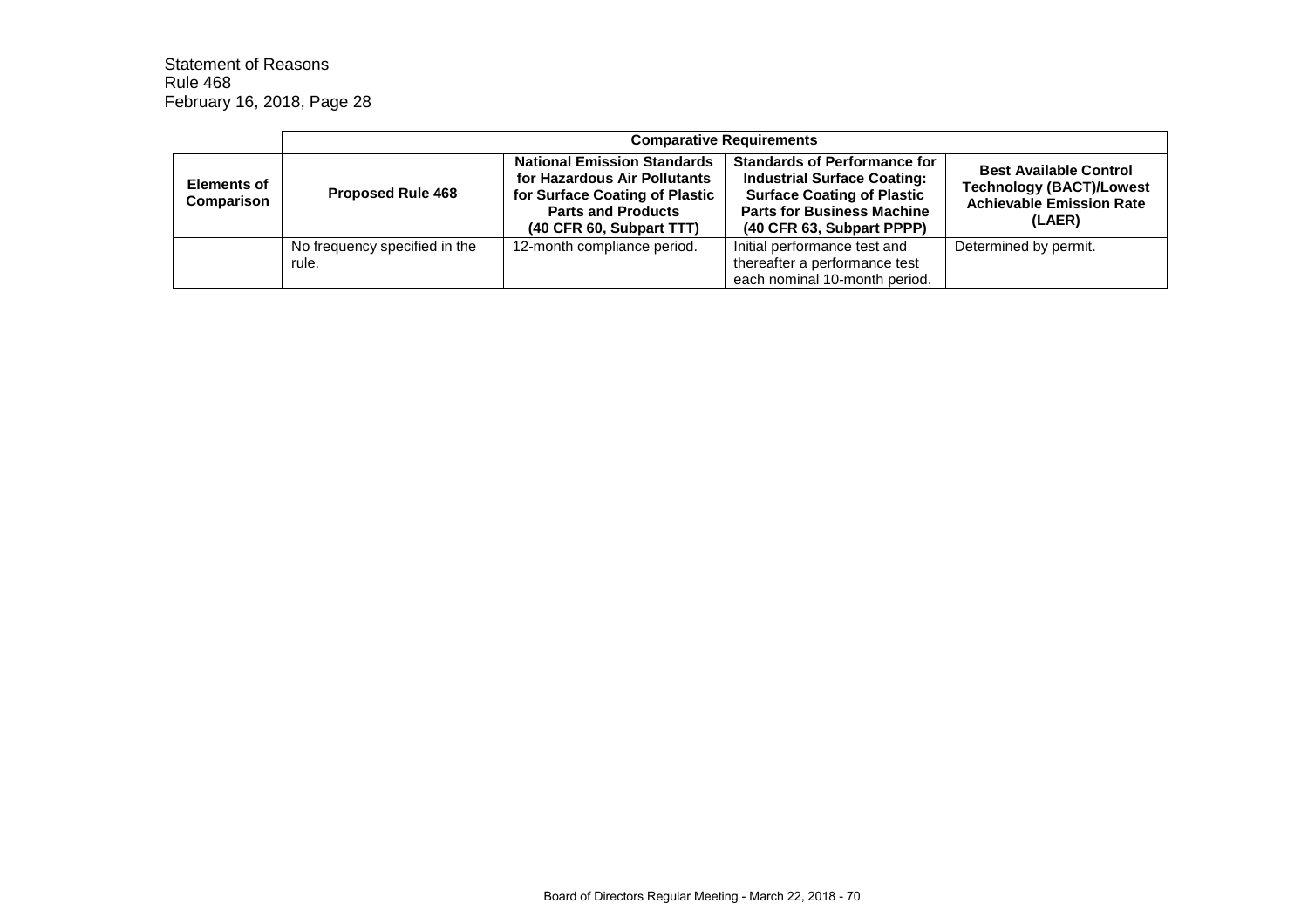#### **APPENDIX C COMMENTS AND RESPONSES**

#### **Public Workshop**

February 7, 2018, 9:30 AM

Attendees: Phil Brown, PPG Robert Johnstone, PPG Allan Maurey, Siemens Industry Candy Tong, Trinity Consultants

#### **Oral Questions from the Public Workshop**

- Question #1: How does the rule apply to solvents?
- Response: The rule does not set VOC standards for solvents used for cleaning or surface preparation. Those materials are already subject to VOC standards in Rule 466 – Solvent Cleaning. However, Rule 468 does contain work practice requirements in Section 305 that are intended to reduce solvent evaporation.
- Question #2: How does the air quality in Sacramento compare to the San Joaquin Valley and the Bay Area?
- Response: Sacramento County in designated as nonattainment for the 2008 federal 8-hour ozone standard, with a classification of severe-15. The San Joaquin Valley is classified as extreme nonattainment, while the Bay Rea is classified as marginal nonattainment. The Clean Air Act requires areas classified as moderate nonattainment or worse to adopt RACT for CTG source categories. Therefore, we must adopt, at a minimum, the CTG recommendations for RACT standards for plastic parts coating operations.

#### **Written Comments from Allan Maurey, Siemens (February 14, 2018)**

- Question #1: Will the final rule include a definition of plastic and rubber part?
- Response: We have added a definition of plastic in Section 242. We've also confirmed with staff at EPA Region IX that the CTG was not intended to apply to the coating of rubber. Therefore, we do not consider coatings applied to rubber to be subject to Rule 468.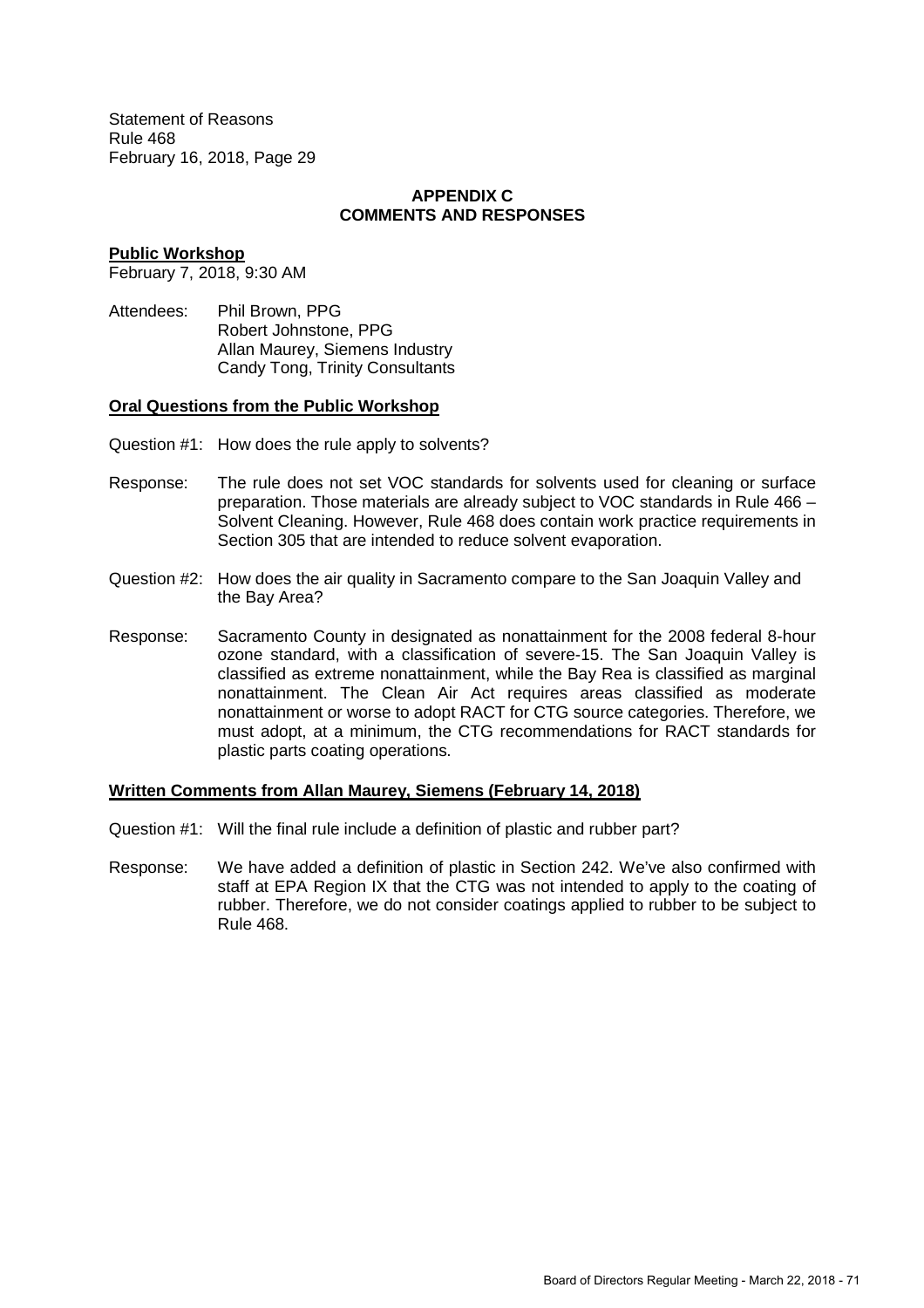# **APPENDIX D**

# **EPA GUIDANCE MEMORANDUM ON EXEMPTION FOR LOW-USE COATINGS**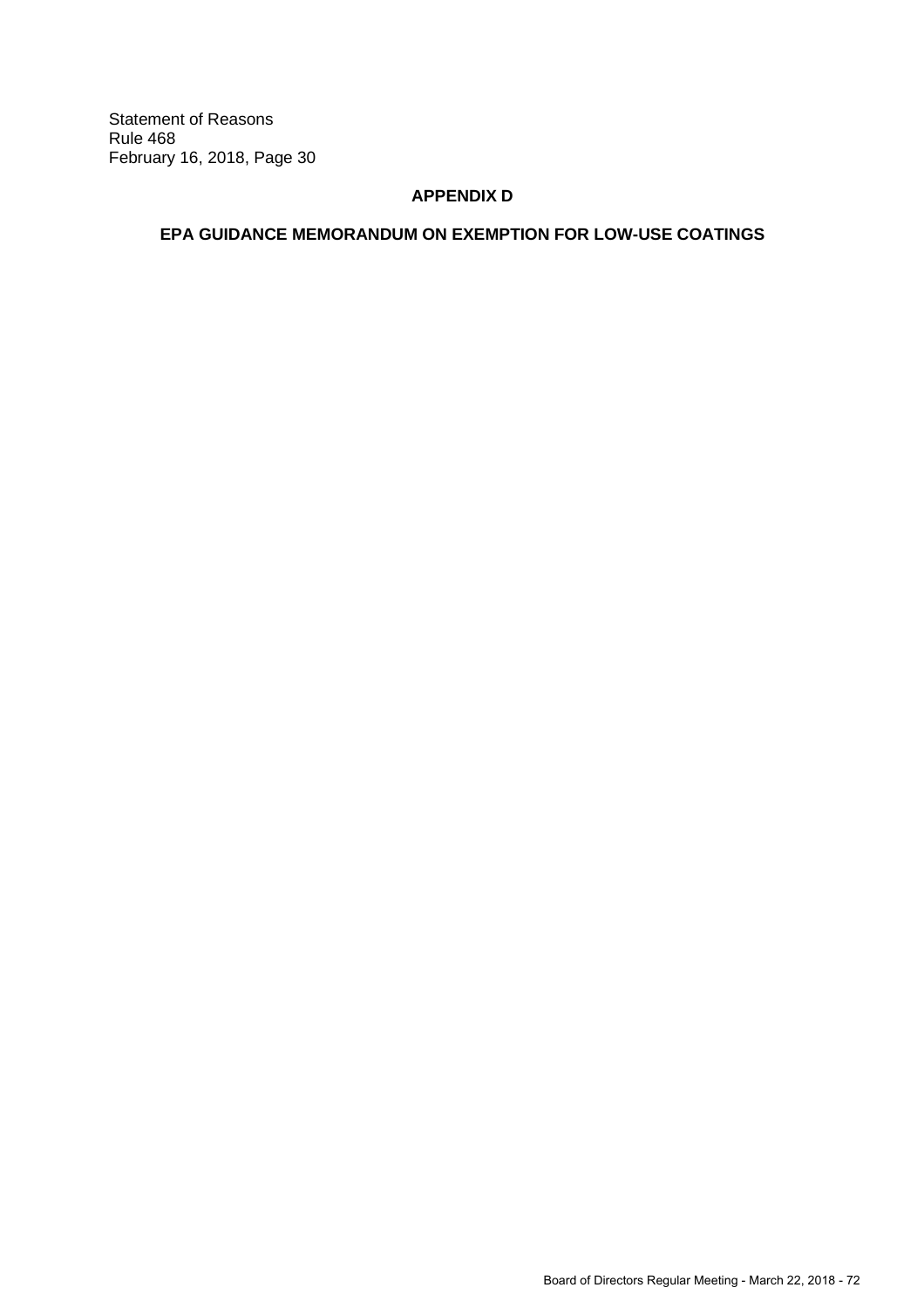

UNITED STATES ENVIRONMENTAL PROTECTION AGENCY Office of Air Quality Planning and Standards Research Triangle Park, North Carolina 27711

# 10AUG 1990

#### HEMORANDUM

SUBJECT: Exemption for Low-Use Coatings

G. T. Helms, Chief  $\tau$ From: Ozone/Carbon Monoxide Programs Branch

 $TO:$ Chief, Air Bramch, Regions I-X

The purpose of this memorandum is to clarify an issue raised in a meeting of the ozone/volatile organic compound (VOC) policy work group concerning a low-use exemption for coatings. Several Regions asked whether low-use coatings could be exempted from the control techniques quideline (CTG) for miscellaneous metal parts and products and for other applicable source categories.

A low-use exemption for specialty or other coatings may be reasonable for a source that uses small quantities for intermittent or specialty-type operations. Previous guidance has allowed the use of a coatings usage rate as the basis for an exemption if it is shown to be equivalent to emission rate cutoffs (issues Relating to YOC Regulation Cutpoints, Deficiencies, and Deviations, May 25, 1988). At least one district in California allows an exemption for facilities that use less than 20 gallons per year not to exceed 50 gallons per year plantwide. Oklahoma allows an exemption for low-use coatings in site-specific alternate reasonably available control technology (RACT) requirements for the aerospace industry if the total usage in the aggregate for all such coatings at the plant does not exceed 55 gallons per vear.

Upon considering the States' experiences with the coatings, we believe that a plantwide cutoff of 55 gallons per rolling 12-month period for all lowuse coatings in the aggregate used at a facility is reasonable. Thus, we recommend that you propose for approval, as State implementation plan (SIP) revisions, any VOC regulations that exempt low-use coatings from the requirements of the applicable CTG's if the plantwide consumption of these coatings in the aggregate is less than or equal to 55 gallons during the previous 12 months. Use of this plantwide cutoff should be limited by a federally enforceable permit. For high VOC coatings, this exemption would result in relatively low VOC emissions (e.g., a coating with a VOC content of 6 pounds per gallon of coating would result in approximately 0.2 tons per year VOC emissions on a plantwide basis).

This exemption applies to facilities already subject to RACT for CTG sources; therefore, sources emitting less than 10 tons per year (potential) or 3 pounds per hour, 15 pounds per day (actual) are not affected. Sources wishing to take advantage of a low-use coating exemption should notify the